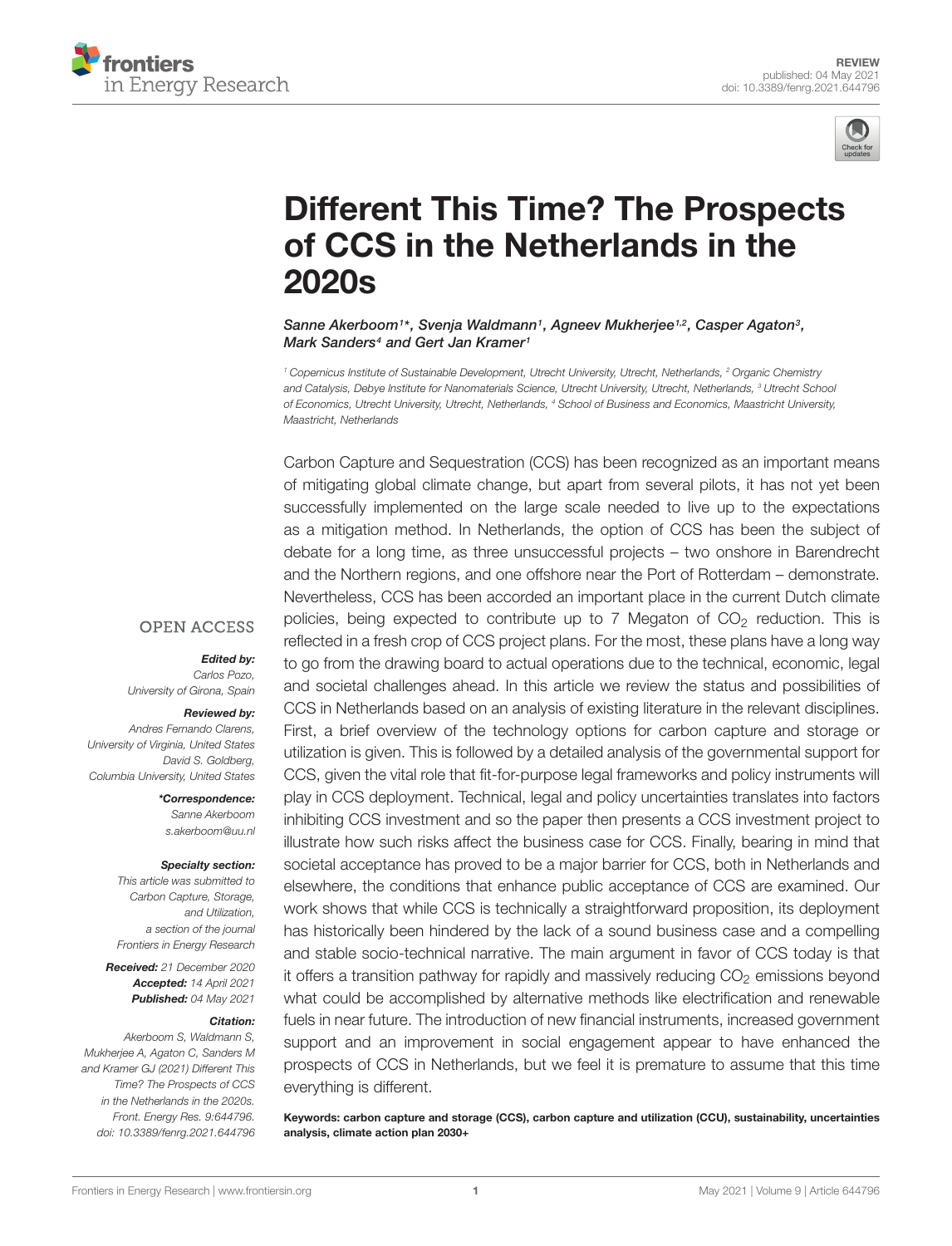# **INTRODUCTION**

With the Paris Agreement of [UNFCCC](#page-15-0) [\(2015\)](#page-15-0), the community of nations has committed to the very ambitious global target of keeping temperature rise below 2◦C, and preferably to 1.5◦C. This target can only be reached when national greenhouse gas (GHG) emission reductions add up to the required global reduction. The current set of pledges (the so-called Nationally Determined Contributions) are far from the Paris goal [\(IPCC,](#page-14-0) [2018\)](#page-14-0). A step change in national ambitions, along with credible plans for their implementation, is therefore needed.

In this spirit, in 2017 the newly elected government of Netherlands set an ambitious target for 2030, of reducing national  $CO<sub>2</sub>$  emissions by 49% relative to 1990. This requires 48.7 Megaton (Mt) of additional reductions compared to the baseline outcome of existing policies [\(PBL,](#page-15-1) [2019b\)](#page-15-1). These targets have been laid down in a Klimaatwet (Climate Act) and the public-private Klimaatakkoord (Climate Agreement) negotiated in 2018–2019 sets out the pathway to sustainability [\(Klimaatakkoord,](#page-14-1) [2019;](#page-14-1) [Klimaatwet,](#page-14-2) [2019\)](#page-14-2).

Carbon Capture and Sequestration (CCS) is an important instrument in the Klimaatakkoord, providing proposed emissions reductions of up to 7.2 Mt annually until 2030, second in importance only to the contribution of new renewables (see **[Figure 1](#page-2-0)**).

In recognition of the magnitude of the challenge, mitigation measures are typically driven to their plausible maximum. The deployment of CCS, however, comes with multiple restrictions. On the one hand, CCS can make a large contribution to mitigation but, on the other hand, there is a reluctance to embrace the technology – that is: to cap supporting subsidies for its deployment before it has even begun. This wavering attitude has strongly influenced the case for CCS in Netherlands in earlier decades. This prompts the question in the title of this paper: Different this time?

Whilst this paper presents a case study of CCS in Netherlands, it will also shed light on the challenges facing CCS deployment globally. Netherlands, with its ample on- and offshore storage capacity in depleted natural gas fields, its well developed infrastructure and excellent knowledge base and well-functioning institutional framework, is globally perhaps best positioned to pioneer this technology. One might say that if CCS does not succeed in Netherlands or in Norway, it is hard to imagine where it would have a better chance. This is concerning, the successful global rollout of CCS on a massive, gigaton per annum-scale, is essential to meet the global climate target and limit global warming to 2◦C or below. As evidence of this, three of the four scenarios in the IPCC's 1.5◦C report from 2019 include CCS [\(IPCC,](#page-14-0) [2018\)](#page-14-0).

To examine whether CCS deployment in Netherlands can be successful, we distinguish between three important stakeholders: government, business (industry) and society. As we will show below, society has been an important factor in blocking onshore CCS projects [\(Brunsting et al.,](#page-13-0) [2011;](#page-13-0) [Kuijper,](#page-14-3) [2011;](#page-14-3) [Terwel and](#page-15-2) [Daamen,](#page-15-2) [2012;](#page-15-2) [van Os et al.,](#page-15-3) [2014;](#page-15-3) [van Egmond and Hekkert,](#page-15-4) [2015\)](#page-15-4). From the ROAD project we have learned that businesses will not invest in CCS unless there is a viable business case [\(Read](#page-15-5) [et al.,](#page-15-5) [2019\)](#page-15-5), and subsidies are not enough by themselves to build a solid business case on alone. Generally, it has also been found that CCS projects slow down due to insufficient support from the government [\(Karimi,](#page-14-4) [2017\)](#page-14-4). Therefore, we will highlight the role of each of these stakeholders towards successful implementation of CCS in Netherlands in the 2020s.

In the subsequent sections of this paper we look at the case for CCS from different perspectives: technological (Section "Technology Options: CCS, CCU, and CC(U)S"), governmental (Section "Governmental Support for CCS"), economic (Section "Investment Uncertainties of CCS"), and societal (Section "Societal Acceptance of CCS"). In the final section "Analysis – Different This Time?" we draw some tentative conclusion about the fate of CCS in the coming decade and point out what we see as the most critical aspects. First, however, we start with a short history of CCS in Netherlands.

### A BRIEF HISTORY OF CCS IN NETHERLANDS AND EUROPE

Netherlands is geographically and economically well positioned for CCS. The large natural gas reserves that have been exploited since the 1950s provide suitable storage capacity close at hand. The Dutch industry is both energy intensive and geographically concentrated in a few industrial districts, such that transport and capture can benefit from economies of scale, scope and agglomeration. This is similar to Norway, which has a long history of CCS pilots and demonstration projects. Despite all these advantages, to date no industrial scale CCS projects are operational to date.

In this section we recap the recent history of CCS in Netherlands by describing the course of events for the three Dutch CCS projects that were proposed, and in two cases abandoned or reshaped.

### The First Dutch CCS Project Plans (2000–2017)

In recent history, Netherlands has attempted three CCS projects: two onshore in Barendrecht and the Northern regions and one offshore near the Rotterdam Port. None of the projects were realized because of a combination of societal, political and funding challenges.

The onshore CCS project in Barendrecht faced societal resistance. In 2008, Shell Global Solutions International B.V. won a government tender to store approximately 10 Mt  $CO<sub>2</sub>$  over 25 years (0.4 Mt/year) from Shell's refinery near Rotterdam in a subsurface natural gas reservoir close to the Barendrecht, a suburb of Rotterdam. The project was seen as being technically straightforward, and the main aim of Shell and the government at the outset was to test the legal and regulatory frameworks

**Abbreviations:** CCS, carbon capture and storage; CCU, carbon capture and utilization; CCUS, carbon capture utilization and sequestration; CFPP, coalfired power plants; EII, energy intensive industry; EU, European Union; ETS, emission trading system; PBL, environmental planning agency; GHG, greenhouse gas emissions; Mt, megaton; OM, operations and maintenance; ODE, opslag duurzame energie; SDE+++, stimulating sustainable energy.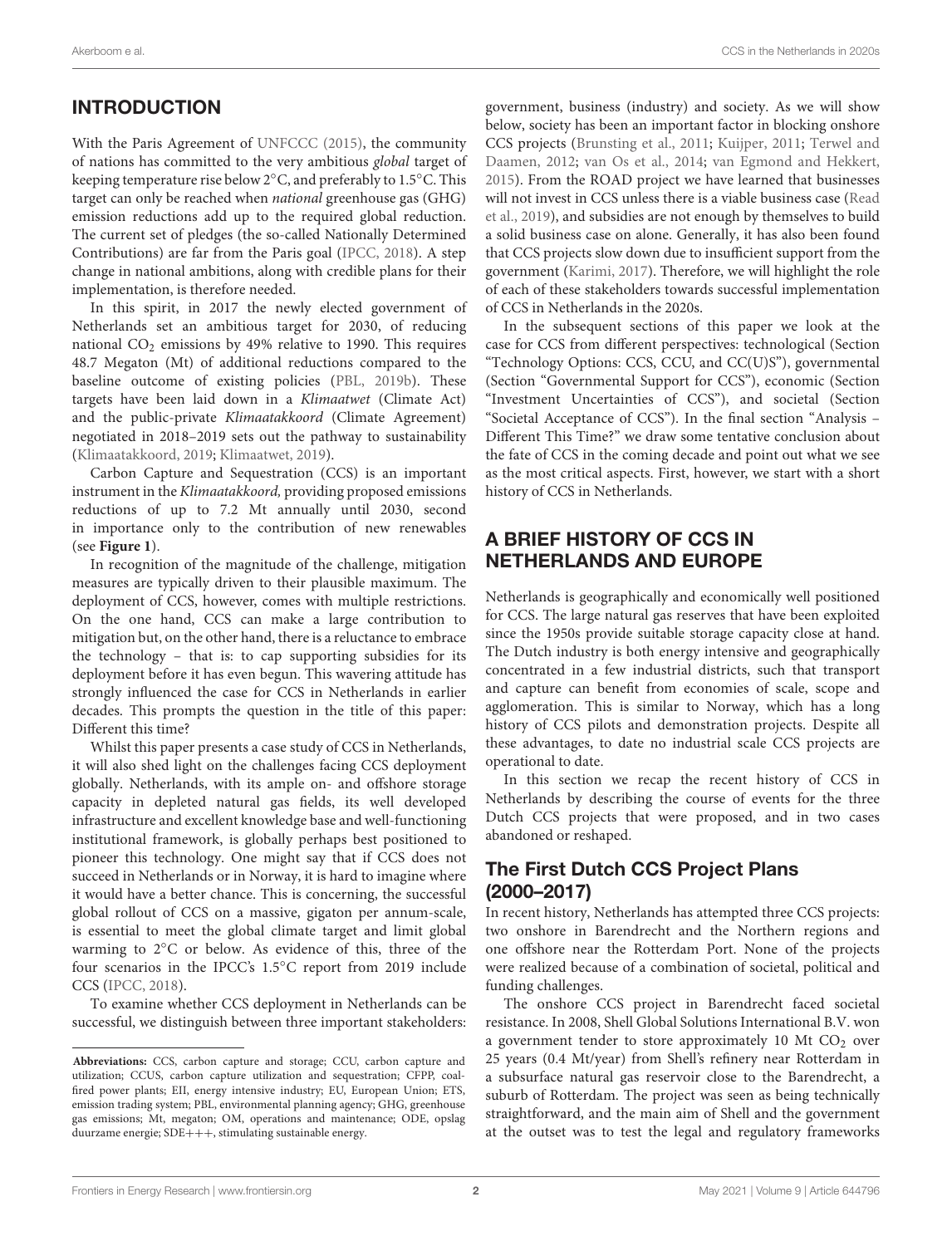

<span id="page-2-0"></span>for CCS, as well as the monitoring and verification procedures [\(Lockwood,](#page-15-7) [2017\)](#page-15-7). The examination of possible local concerns, on the other hand, was not given sufficient consideration prior to the announcement of the project [\(Ashworth et al.,](#page-13-1) [2012\)](#page-13-1). Right after the selection of the project by the Minister of Economic Affairs and a first public hearing in Barendrecht, critical questions were raised about safety issues and negative impacts on human health and the environment. Horror stories of a  $CO<sub>2</sub>$  blowout from the subsurface became part of the narrative in the media presence [\(Feenstra et al.,](#page-14-5) [2010;](#page-14-5) [Lockwood,](#page-15-7) [2017\)](#page-15-7). Due to this increasingly negative perception of CCS by the broader public, the project was put on hold and additional studies were requested. At the same time earthquakes caused by the production of natural gas from subsurface reservoirs occurred close to Groningen. The rather technocratic and legalistic approach of the industrial stakeholders and policy makers allowed the situation to get out of hand. Emotions cannot be assuaged with facts and scientific studies, and political parties were not prepared to lose political capital and votes over the project. Around 2010, close to the general election of a new Parliament, political support fell away, resulting in the cancelation of the project [\(Brunsting et al.,](#page-13-0) [2011;](#page-13-0) [Kuijper,](#page-14-3) [2011;](#page-14-3) [Terwel and Daamen,](#page-15-2) [2012;](#page-15-2) [van Os et al.,](#page-15-3) [2014;](#page-15-3) [van](#page-15-4) [Egmond and Hekkert,](#page-15-4) [2015\)](#page-15-4).

Around the same time, another onshore CCS project – Nothern Netherlands CCS initiative – was undertaken, although this project was canceled quickly after its presentation. Although this project also met with local opposition, [van Os et al.](#page-15-3) [\(2014\)](#page-15-3) found that this was not solely responsible for the abandonment of the project. No clear organizational division of tasks and responsibilities could be established, and the current legal and governance framework was found to provide insufficient to provide guidance. This was also mentioned as an important

element for the failure of CCS project close to the port of Rotterdam (ROAD project) [\(Warmenhoven et al.,](#page-15-8) [2018\)](#page-15-8).

The failure of two onshore CCS projects shortly after each other made clear that making CCS a reality in a densely populated country like Netherlands is more than an engineering problem. As a consequence of these events, the focus of  $CO<sub>2</sub>$  storage shifted away from onshore to offshore.

The third Dutch CCS launch project, the ROAD project, was conceived in the early 2010s, and was a joint attempt by E.ON Benelux and Electrabel Nederland (now Uniper Benelux and Engie Nederland, respectively) to demonstrate the technical and economic feasibility of large-scale and integrated CCS. It aimed at offshore storage of 1 Mt of  $CO<sub>2</sub>$  per annum, to be captured from the newly built coal-fired power plant (CFPP) Maasvlakte 3. In the ROAD project,  $CO<sub>2</sub>$  would be transported via existing gas pipelines to two offshore (condensate) natural gas fields located in shallow water 20 km offshore in the North Sea, northwest of the CFPP. The storage capacity of both fields was estimated to be more than 10 Mt CO<sub>2</sub>. Since the project would repurpose an existing pipeline to a depleted gas field, the transport and storage part of the ROAD project was ready to go, while a 1.1 Mt/year facility for flue gas (post combustion) capture had been designed. In fact, the permission to build the Maasvlakte 3 power plant was conditional on it being capture-ready so that the plot space and tie-ins were available [\(Read et al.,](#page-15-5) [2019\)](#page-15-5). Although the Maasvlakte Power Plant 3 came online in 2015 [\(Lockwood,](#page-15-7) [2017\)](#page-15-7), the CCS element of the project was mothballed in 2014 due to a lack of clarity on financing [\(Carbon Capture and Sequestration](#page-14-6) [Technologies Program at MIT,](#page-14-6) [2016\)](#page-14-6). Finally, Uniper and Engie decided to withdraw from the project in 2017 citing the lack of political support and a sustainable business case for coalfired power generation in combination with CCS, leading to the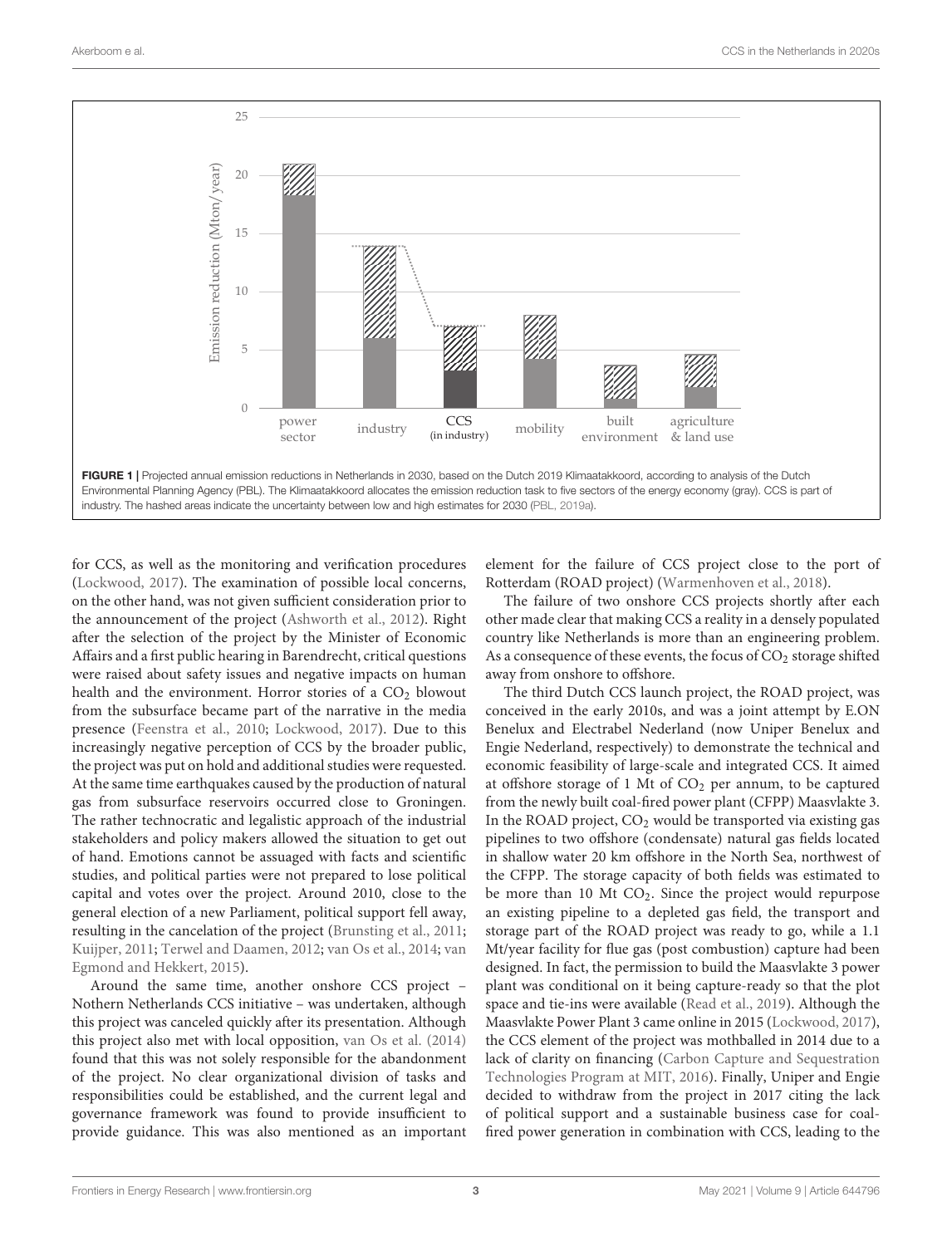cancelation of the project [\(NLOG,](#page-15-9) [2017;](#page-15-9) [Port of Rotterdam,](#page-15-10) [2017;](#page-15-10) [Read et al.,](#page-15-5) [2019\)](#page-15-5).

# The Current Crop of Dutch and European CCS Projects

In Europe, only two large-scale storage projects are operational; both of them in Norway. They are the Sleipner project in the norther North Sea, 250 km west of Stavanger and the Snøhvit project in the Barents Sea, north of Hammerfest. Between them, 1.7 Mt  $CO<sub>2</sub>$  per year is stored. For both projects, the  $CO<sub>2</sub>$  comes from natural gas production. Natural gas from the Sleipner field contains up to  $9\%$   $CO_2$ , and that from the Snøhvit field 5-6%. The CO<sup>2</sup> is separated prior to the purified natural gas being injected in the gas grid (Sleipner) or liquefied (Snøhvit) [\(IEAGHG,](#page-14-7) [2016\)](#page-14-7).

In Europe (United Kingdom, Norway, Ireland, and Netherlands) ten large-scale CCS facilities are currently on the drawing board and/or in different stages of development, intended to be operational in the 2020s. Facility industries related to these operations are of different nature, ranging from power generation and hydrogen production to natural gas processing and oil refining. When operational, these facilities combined will capture 20.8 Mt CO<sub>2</sub> per year [\(Global CCS Institute,](#page-14-8) [2019\)](#page-14-8).

The Porthos project in Netherlands is one of the most advanced European CCS projects under development. A joint project between the Port of Rotterdam Authority, Energie Beheer Nederland B.V. (EBN) and Nederlandse Gasunie N.V., Porthos envisages various companies supplying their  $CO<sub>2</sub>$  to a collective pipeline running through the Rotterdam port area. It thus offers the possibility of combining CO<sub>2</sub> capture from clusters of industrial installations with shared infrastructure in the Port of Rotterdam. The project initially aims at storing  $2$  Mt  $CO<sub>2</sub>$  per year, with the possibility of increasing capacity to  $5$  Mt  $CO<sub>2</sub>$  per year by 2030 [\(Gasunie, and EBN,](#page-14-9) [2018\)](#page-14-9).The storage location is the same depleted offshore natural gas field previously targeted by the ROAD project. The final investment decision is expected in 2021, with  $CO<sub>2</sub>$  storage under this project expected to start by end-2023 [\(Rotterdam CCUS,](#page-15-11) [2019\)](#page-15-11).

Two other projects (Athos and Aramis) are currently under development in Netherlands. Like Porthos they combine  $CO<sub>2</sub>$ capture with for the development of shared infrastructure and storage facilities. The Athos project – a consortium of EBN, Gasunie New Energy, Port of Amsterdam and Tata Steel IJmuiden – explores Carbon Capture Utilization and Sequestration (CCUS) opportunities in the Noordzeekanaal industrial cluster and has the ambition of storing up to 7.5 Mton CO<sup>2</sup> per year in offshore subsurface reservoirs [\(IOGP,](#page-14-10) [2020\)](#page-14-10). The Aramis project is being developed by a consortium of the Nederlandse Aardolie Maatschappij B.V., Total, and EBN for the port of Den Helder in the north of Netherlands. The project was launched mid-2019 and a feasibility study for offshore  $CO<sub>2</sub>$  storage is now being conducted [\(IOGP,](#page-14-10) [2020\)](#page-14-10). While the start date and capacity have yet to be decided, the existing infrastructure can potentially accommodate a 10 Mt/y project [\(van Bracht and Braun,](#page-15-12) [2018\)](#page-15-12). Another project in the earlydevelopment stage is the Hydrogen 2 Magnum project. A joint venture between Equinor, Vattenfall and Gasunie, the project

will involve the conversion of natural gas to hydrogen (blue hydrogen), which will be used in the Dutch gas-fired power plant Magnum in Eenshaven. The resultant carbon dioxide will be stored in the Norwegian Sleipner field [\(Equinor,](#page-14-11) [2020\)](#page-14-11).

Among them, these projects now cover the larger industrial clusters with access to offshore natural gas reservoirs. If implemented, the storage capacity would exceed the agreed volumes of captured and stored  $CO<sub>2</sub>$  as given in the Dutch Klimaatakkoord. However, the projects have a long way to go from the drawing board to actual operations. There are technical, then economic and finally legal and societal challenges ahead.

## TECHNOLOGY OPTIONS: CCS, CCU, AND CC(U)S

### Overview of the CCS Technology Development

Carbon capture and sequestration implementation faces several challenges on various fronts, such as social acceptance and buildup of a sound business case as earlier projects have shown in Netherlands. Technologically, however, in-depth knowledge of the different constituents of CCSare well in place, although further CCS processing is needed for site specific developments. Here, we provide a short overview of the technology status of CCS, before considering the prospects of a more recently proposed CCS alternative, Carbon Capture and Utilization (CCU), as well as its combination with storage (CCUS or CC(U)S).

The first step in carrying out CCS is capturing  $CO<sub>2</sub>$  from industrial plants, for which numerous technological alternatives exist. The choice of the respective capture technology depends on various factors such as the  $CO<sub>2</sub>$  concentration in the capture gas stream, the pressure, the fuel type, and whether the plant is a retrofit or greenfield (i.e., fully new-built) development. In the context of  $CO<sub>2</sub>$  capture from power plants, post-combustion capture is the most well-developed technology, which can be retrofitted to already existing plants [\(Leung et al.,](#page-14-12) [2014\)](#page-14-12). However, the main challenge for post-combustion capture is the high energy load that is needed to capture significant amounts of  $CO<sub>2</sub>$  from the flue gas. The cause lies in the low concentration of  $CO<sub>2</sub>$  in powerplant flue gas (4-14 %) [\(Olajire,](#page-15-13) [2010\)](#page-15-13). This is exacerbated by the need to raise purity of the captured  $CO<sub>2</sub>$  to 95% or higher for pipeline transport [\(de Visser et al.,](#page-14-13) [2008\)](#page-14-13). For other industrial plants, pre-combustion capture is the leading option. Here,  $CO<sub>2</sub>$  is captured from the reformate stream by steam methane reforming, which is the main industrial process for hydrogen  $(H_2)$  production. The much higher  $CO<sub>2</sub>$ concentration (15-60 %) facilitates the  $CO<sub>2</sub>$  separation as compared to post-combustion capture [\(IPCC,](#page-14-14) [2005\)](#page-14-14).

Two additional options must be mentioned, both less mature than the above capture technologies. The first is pre-combustion capture from solid fuels,such as coal or biomass. Here the fuels are first gasified using partial oxidation or steam reforming to a mixture of mainly carbon monoxide (CO) and H2. With the addition of water vapor  $(H<sub>2</sub>O)$  the CO is converted into  $CO<sub>2</sub>$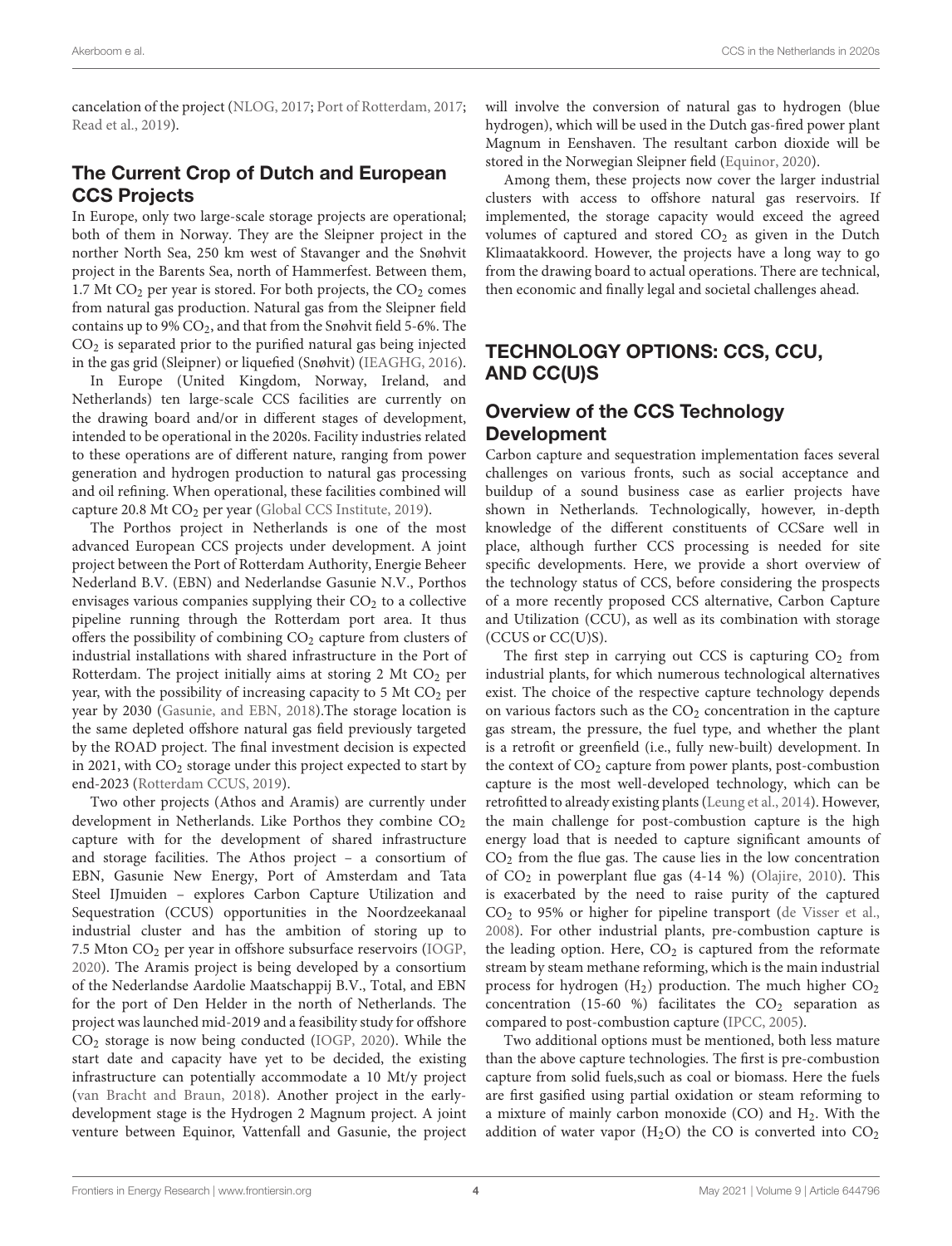and additional  $H_2$ , with the  $CO_2$  being captured [\(Olajire,](#page-15-13) [2010\)](#page-15-13). The second option is oxyfuel combustion, a modified postcombustion capture method where pure oxygen is used instead of air as the combustion medium. This process significantly increases the  $CO<sub>2</sub>$  concentration in the flue gas to  $>80\%$  by eliminating the nitrogen content [\(Olajire,](#page-15-13) [2010;](#page-15-13) [Leung et al.,](#page-14-12) [2014\)](#page-14-12). The large quantity of pure oxygen required is the major disadvantage, raising both capital costs and energy penalty.

In addition to the capture technology, the separation technology also affects the costs and energy penalties. Physical and chemical absorption, adsorption, cryogenic distillation, membrane-based separation, hydrate-based separation have been researched, with their suitability depending partly on the capture technology used [\(IPCC,](#page-14-14) [2005;](#page-14-14) [Olajire,](#page-15-13) [2010;](#page-15-13) [Leung et al.,](#page-14-12) [2014\)](#page-14-12).

On the transport front, pipelines are the most cost-effective option for large-scale, long-distance  $CO<sub>2</sub>$  transport. The  $CO<sub>2</sub>$ is transported in supercritical state with gas pressure above 7.4 MPa and a temperature of 31.1◦C [\(WorleyParsons,](#page-16-0) [2009\)](#page-16-0). Fracture-tough steel is mandatory for the pipelines, and intermediate compressor stations may be needed to guarantee the required pressure and temperature [\(WorleyParsons,](#page-16-0) [2009\)](#page-16-0). Overall, pipeline transport of  $CO<sub>2</sub>$  is very similar to that of any other hazardous liquid or gas. In case the  $CO<sub>2</sub>$  capture point does not have ready access to pipeline facilities, railroads or truck tankers may be used, while ship tankers similar to those used for liquefied natural/petroleum gas can be used for offshore transport [\(IPCC,](#page-14-14) [2005;](#page-14-14) [WorleyParsons,](#page-16-0) [2009\)](#page-16-0).

 $CO<sub>2</sub>$  storage in geological formations is realized by injecting  $CO<sub>2</sub>$  to depths greater than a few hundred meters, with low permeability caprock and other geological trapping mechanisms preventing the escape of the gas towards the overburden. The well-drilling and injection technology, computer simulation of the storage reservoir performance, and required monitoring methods are similar to those already in use in the oil and gas industry [\(IPCC,](#page-14-14) [2005\)](#page-14-14).

### Development, Restrictions, and Opportunities for Large-Scale CCU

From a techno-economic perspective, storage became challenged because of the seeming incongruity of expending large sums of capital to capture  $CO<sub>2</sub>$  and then storing it underground, thereby foregoing to opportunity to re-use the carbon and 'close the loop'. This has given rise to the idea of carbon utilization. With CCU, the captured  $CO<sub>2</sub>$  is used as a 'renewable' raw material instead of being treated as waste, potentially making CO<sup>2</sup> capture economically desirable rather than merely an unprofitable addition to the project cost [\(Cuéllar-Franca and](#page-14-15) [Azapagic,](#page-14-15) [2015\)](#page-14-15). As a  $CO<sub>2</sub>$  mitigation option, however, the potential of CCU depends on its definition. The use of  $CO<sub>2</sub>$  as a chemical building block or building material can allow longterm removal of  $CO<sub>2</sub>$  from the atmosphere, but such use is likely to account for under 10% of worldwide  $CO<sub>2</sub>$  emissions [\(von](#page-15-14) [der Assen et al.,](#page-15-14) [2014;](#page-15-14) [Chauvy et al.,](#page-14-16) [2019\)](#page-14-16). The synthesis of fuels like methane and methanol, on the other hand, can permit far larger scale CCU deployment at the cost of a shorter CO<sub>2</sub> cycle. Some projections state that technology mixes incorporating CCU fuels (electrofuels) can allow climate change targets to be met at far lower costs than full electrification scenarios [\(IOGP,](#page-14-17) [2019\)](#page-14-17). This optimism needs to be balanced against the fact that CCU fuels are today far more expensive than their fossil fuel counterparts [\(Dimitriou et al.,](#page-14-18) [2015;](#page-14-18) [Pérez-Fortes and Tzimas,](#page-15-15) [2016;](#page-15-15) [Cuéllar-Franca et al.,](#page-14-19) [2019;](#page-14-19) [Kraan et al.,](#page-14-20) [2019\)](#page-14-20). The chemical inertness of  $CO<sub>2</sub>$  means that aids, either as direct energy supply or in the form of energy-rich co-reactants, are generally needed to convert it into useful products [\(Porteron et al.,](#page-15-16) [2019\)](#page-15-16). This alters the total energy balance and reduces the potential for GHG mitigation of CCU options. Indeed, an implicit assumption in CCU deployment is the availability of sufficient quantities of cost-effective renewable energy. While the substitution of energy-rich compounds with  $CO<sub>2</sub>$  in a process chain can lead to increased energy efficiency, CO<sub>2</sub> conversion into compounds such as hydrocarbons necessitates the use of renewable energy for this approach to be superior to conventional petrochemical technologies [\(Porteron et al.,](#page-15-16) [2019\)](#page-15-16).  $CO<sub>2</sub>$  is already used as a raw material in certain industries, but only urea production can be considered to be a commercial-scale deployment of CCU [\(Fortunato,](#page-14-21) [2018\)](#page-14-21).

In the near term, therefore, progress on CCU is expected to concentrate on matching large point sources of concentrated  $CO<sub>2</sub>$ with large-scale consumers. While the power sector is the largest  $CO<sub>2</sub>$  emitting group, the low concentration of  $CO<sub>2</sub>$  in powerplant flue gas (4-14 %) requires the handling of a large volume of gas, increasing equipment size and costs [\(Olajire,](#page-15-13) [2010\)](#page-15-13). Industries such as ammonia and hydrogen production, or steel production using the HIsarna process, produce large flue gas streams of almost pure  $CO<sub>2</sub>$ , and these may therefore be more suitable initially for CCU implementation.

In the Dutch context, the use of  $CO<sub>2</sub>$  in horticulture (up to 2.1 MT/y by 2030) has been pitched as an enticing near-term CCU option [\(Croezen et al.,](#page-14-22) [2018\)](#page-14-22). As the  $CO<sub>2</sub>$  that is sequestered in plants is soon released back into the atmosphere, this is not considered as a  $CO<sub>2</sub>$  reduction in  $CO<sub>2</sub>$  accounting practices. However, the use of captured  $CO<sub>2</sub>$  in horticulture can still lead to net avoided  $CO<sub>2</sub>$  emissions of 300-950 kg  $CO<sub>2</sub>$ per ton of  $CO<sub>2</sub>$  captured, because it will replace the current practice of burning natural gas to generate fresh  $CO<sub>2</sub>$  for use in greenhouses [\(Croezen et al.,](#page-14-22) [2018\)](#page-14-22). Other potential non-fuel CCU applications in Netherlands are much more limited in scope. Carbonate mineralization is only expected to account for a maximum of 200 kT/y even in the long-term, although this ultimately depends on the availability of waste streams like steel slag and fly ash. Likewise, the potential for  $CO<sub>2</sub>$ -based polymers is unlikely to surpass 50 kT/y unless novel markets for these polymers arise [\(Ecofys,](#page-14-23) [2017\)](#page-14-23).

The total non-fuel CCU potential in Netherlands has been estimated as being of the order of 1.7-3 MT/y by 2030 [\(Krebbekx](#page-14-24) [et al.,](#page-14-24) [2012;](#page-14-24) [Ecofys,](#page-14-23) [2017;](#page-14-23) [Porteron et al.,](#page-15-16) [2019\)](#page-15-16). The magnitude of the discrepancy between this figure and the total  $CO<sub>2</sub>$  availability can be understood by considering that the  $CO<sub>2</sub>$  emissions resulting from fuel consumption in just the Dutch energy and manufacturing industries and construction amounted to 87.7 GT in 2018 [\(RIVM,](#page-15-17) [2020\)](#page-15-17). Nevertheless, the development of a  $CO<sub>2</sub>$ supply grid can start with 'low hanging fruit' applications like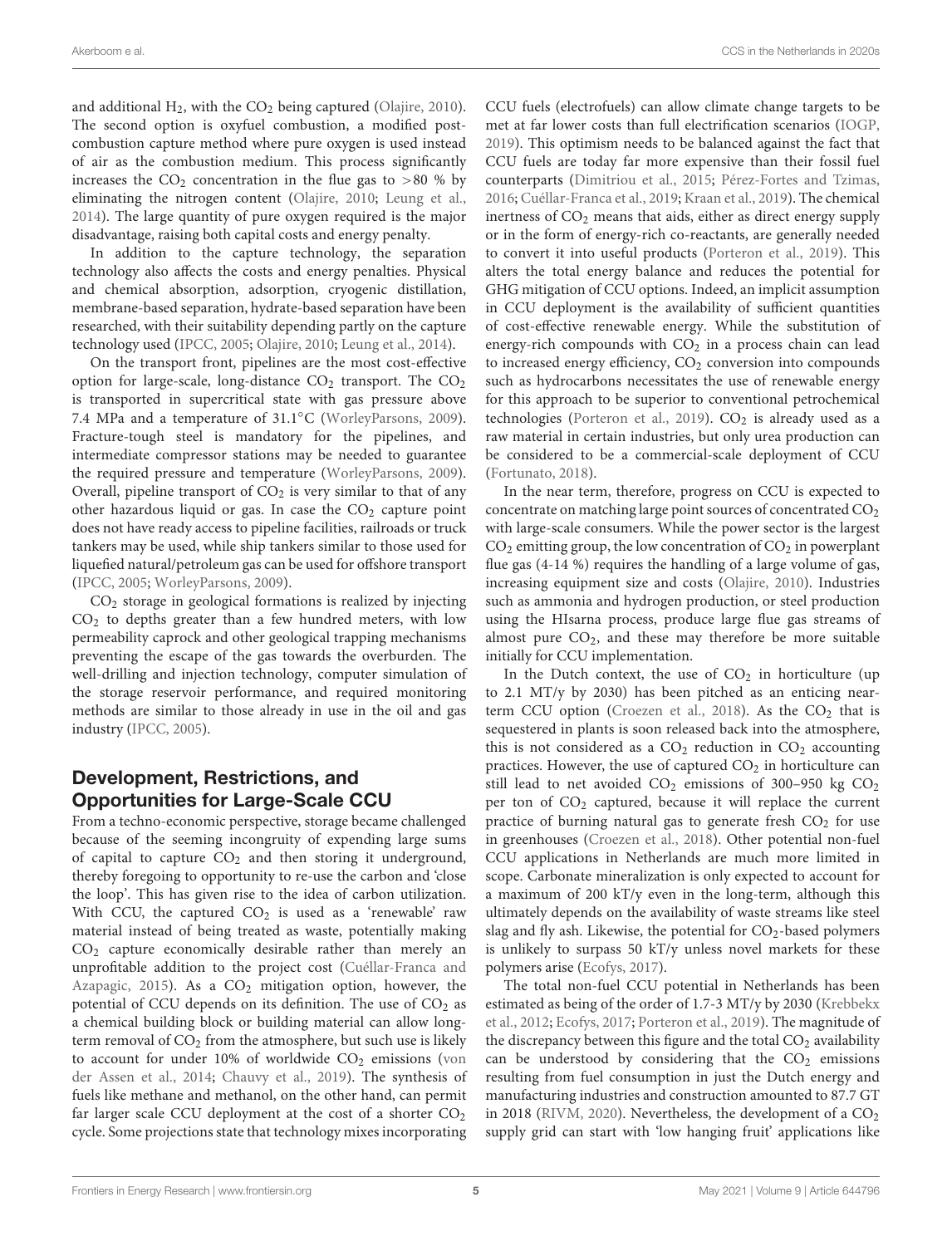horticulture and chemical synthesis, before being extended to larger-scale, longer-term CCS applications. Since the production of substantial quantities of electrofuels is only expected to be viable post-2040 [\(Malins,](#page-15-18) [2017;](#page-15-18) [Searle and Christensen,](#page-15-19) [2018;](#page-15-19) [Kranenburg et al.,](#page-14-25) [2020\)](#page-14-25), CCS is, as a minimum, a significant bridging solution until the time that CCU can realistically be expected to reach scale.

For CCU deployment, the first thing to consider is the location and size of the potential carbon sources and sinks. In Netherlands, the major point sources for  $CO<sub>2</sub>$  emissions are located along the coast in the provinces of North Holland, South Holland and Zeeland. These include the Tata Steel plant in IJmuiden, the YARA Sluiskil fertilizer and chemicals plant and the Dow Benelux chemical plant in Hoek. Linking these concentrated  $CO_2$  emissions sources with potential  $CO_2$  sinks in the vicinity would therefore be a logical first step, although this should be done keeping in mind that trends such as an increase in renewable energy use and energy efficiency may lead to a decline in the availability of these sources in the future. The major emitters in the Randstad region are in relatively close proximity to chemical plants that could act as their customers for  $CO<sub>2</sub>$ . For instance, the 45 chemical companies based in the Rotterdam-Rijnmond cluster have traditionally used petrochemical feedstock [\(Stork et al.,](#page-15-20) [2018\)](#page-15-20), but recycled  $CO<sub>2</sub>$  from the nearby steel plant or power stations could be used in the methanol-to-olefins or urea plants that are present here.

Beyond this, the prospects of Dutch non-fuel CCU are unclear. For a start, there is a need for more comprehensive and accurate statistics regarding carbon flows in the Dutch economy. It has been estimated that only 63% of domestically produced carbon products stay in the Dutch economy, the rest being exported [\(Rutten,](#page-15-21) [2020\)](#page-15-21). Even if the majority of these remaining products are reclaimed and subject to mechanical and chemical recycling, it is clear that there will be a serious shortfall in the local availability of recycled feedstock. CCU can potentially plug this gap, but whether this is techno-economically practical needs to be determined based on a granular examination of the application and its scale, which can only be done in the presence of more robust data. As things stand today, it seems fair to conclude that CCU will remain for a long time a niche application, at best a small adjunct to large-scale CCS deployment, albeit one that is likely to grow and to ultimately (post 2050) overtake CCS. This is, we believe, the balanced technical perspective on CC(U)S.

### GOVERNMENTAL SUPPORT FOR CCS

As evidenced by the description of the previous CCS project plans in Netherlands, the government is an important stakeholder in the successful implementation of CCS. The governments can employ different roles and policy instruments to enable, stimulate or to impose CCS projects [\(Slagter and Wellenstein,](#page-15-22) [2011\)](#page-15-22). On the one hand, it can enable CCS projects by providing legal frameworks and it can further stimulate CCS by providing financial incentives. If necessary, for example when emissions reduction progresses too slowly, the government could also set obligatory binding reduction targets for sectors or companies.

Here they have a choice of either creating technology-neutral obligations, or of mandating specific options, like CCS. If sectors or companies fail to meet their obligations, governments can enforce compliance by means of financial punishments. So far, the Dutch government has steered clear of creating obligations, but it has implemented legal rules and introduced several financial instruments. These we will discuss in this section.

### Enabling CCS by Means of Fit-for-Purpose Legal Frameworks: EU and Dutch Rules

Law is a crucial factor in enabling CCS deployment [\(Lipponen](#page-15-23) [et al.,](#page-15-23) [2017\)](#page-15-23), because it can create an appropriate governancestructure, with clear roles, tasks and responsibilities while removing legal barriers. On a higher level, the European Union (EU) regulation is relevant for the Dutch legal framework. The CCS directive (2009/31/EC) contains important rules aimed at safeguarding safety and health conditions applicable in all member states as well as minimum requirements for storage permits, liability and roles and tasks. Furthermore, it can introduce necessary legal instruments, such as permits, rules concerning the protection of health and environment and rules for liability, for instance, in case of  $CO<sub>2</sub>$  leakages.

The EU however emphasizes that the development of CCS "should not lead to a reduction of efforts to support energy saving policies, renewable energies and other safe and sustainable low carbon technologies, both in research and financial terms" (consideration 4). The EU determines that CCS is the permanent containment of  $CO<sub>2</sub>$ , with care taken to eliminate negative effects and any risk to the environment and human health as far as possible (article 1). According to the directive, the decision to employ CCS is decision of member states. Neither the Directive nor the Dutch Mining Act explicitly regulate (management and maintenance of) transportation, or pipelines. This suggests that operators have freedom in determining the conditions of transportation. Under certain circumstances, however, third-party access to this infrastructure must be permitted (article 21), yet the Dutch Mining Act contains no rules guaranteeing this access.

Member states can create additional requirements, depending on the national context. Netherlands has implemented the CCS directive into chapter 3 of the Mining Act. Below we will give the most important rules.

### Roles and Tasks

The CCS directive identifies a number of roles and important tasks,: operator and as regulator. The storage operator is responsible to continuously monitoring the  $CO<sub>2</sub>$  injection facilities, the underground storage complex and if necessary the surrounding environment to detect irregularities during operation and after closure of the storage site (article 13). The operator has to report on the results of the monitoring (article 14). Furthermore, the member states have to organize a inspections by competent authorities (article 15). The minister of Economic Affairs and Climate Policy is responsible for handling applications for permits, dealing with monitoring and liability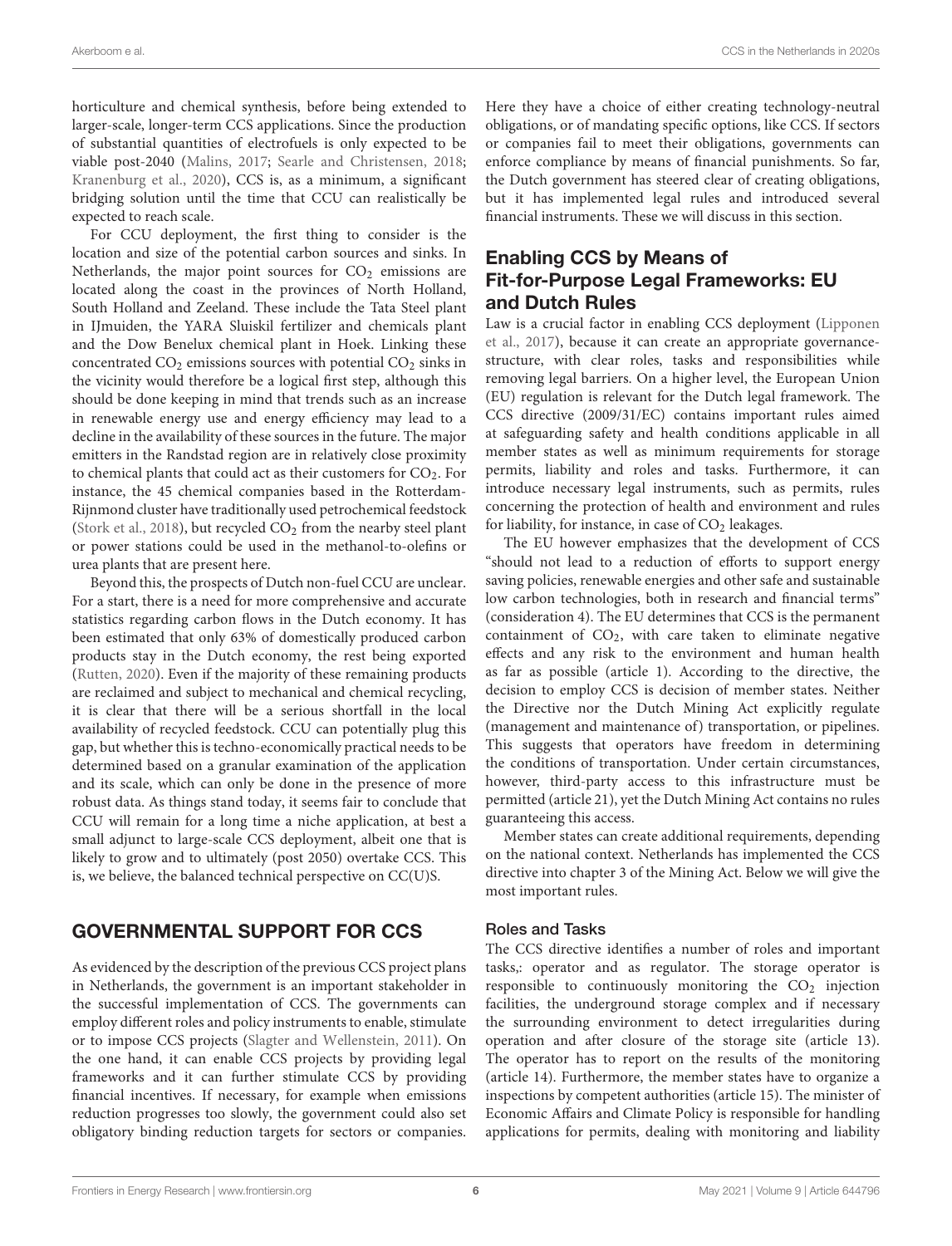costs, as well as closure of the site. He is also responsible in taking over accountabilities after closure.

#### **Permits**

Operators are required to obtain permits for exploration of potential storage sites as well as storage facilities (articles 5 and 6 CCS Directive). In order to obtain a permit, an operator must be financially sound, and provide proof of financial security (article 19). It must be moreover technically competent and able to reliably operate and control the site. A permit may also be withdrawn; in case  $CO<sub>2</sub>$  leakage towards the overburden occurs or if significant irregularities occur (article 11). The permit can contain additional conditions, for instance relating to the total amount of  $CO<sub>2</sub>$  stored.

According to the Dutch Mining Act, the Minister of Economic Affairs and Climate Policy grants the storage permit. An applicant of a permit must provide relevant information, such as a time frame for the injection of  $CO<sub>2</sub>$ , characteristics of the storage site and risk management procedures (articles 31b and 31d). Once the minister has received an application for a permit, other parties will have the opportunity to also submit an application for the same area. The minister then decides, on the basis of the information provided in the applications, who will be granted the permit. This means that an exploration permit, leading to the identification of a suitable site, does not guarantee a storage permit.

#### Leakages and Liability

In case leakage or significant irregularities occur, the operator has to notify the competent authority, in the Dutch case the Minister of Economic Affairs and Climate Policy, and take necessary corrective measures. In case the operator is unable to do so, the competent authority will take over (article 16). In this case, the operator has to surrender emissions allowances under the Emissions Trading System (ETS) [\(Directive 2009/29/EC,](#page-14-26) [2009\)](#page-14-26) for resulting emissions into the atmosphere for at least 20 years after obtaining the permit, or after closing the storage site (see below). However, in Netherlands the minister can decide to shorten or prolong this, albeit that the Mining Act does not provide any indicators for how this will be decided upon. This is therefore an uncertainty also with respect to ETS liability.

Liability for damages to the environment is dealt with by means of the Directive on Environmental Liability [\(Directive](#page-14-27) [2004/35/CE,](#page-14-27) [2004\)](#page-14-27) and damage to health and property is dealt with at the member state level. In Netherlands, this is regulated by means of the Dutch Civil Code (article 6.162 and 6:174- 177). These provisions are general and do not pertain to CCS specifically. The length of liability for damages under these provisions differs from between 5 years after discovery of the damage to 20-30 years after the activity has caused damages. However, after a period of 30 years any liability under the Dutch Civil Code ends.

#### Closure of Storage Sites

When the conditions of the permit are met, for instance relating to the volume of CO<sub>2</sub> stored, the storage site will be closed permanently. Upon closure, a post-closure plan is required, which has to be approved by the authority. In the case of Netherlands, the Minister of Economic Affairs and Climate Policy. After closure, all legal responsibilities for the site, including monitoring and corrective measures can be transferred to the competent authority after a period of 20 years. However, this is only possible in case the authority is convinced the  $CO<sub>2</sub>$ is stored safely and a financial contribution by the operator has been made (article 18). This includes a financial contribution for monitoring efforts for at least 30 years, which contribution lies between 1 and 10 million euros. Operators are therefore at least for a period of 50 years responsible for monitoring. After this period, the responsibility is taken over by governmental authorities. Under Dutch rules, this period can however be shorter or longer depending on the judgment of the minister whether the  $CO<sub>2</sub>$  is completely and permanently sealed. No further additional conditions with respect to the judgment have been provided, leaving the length of the period uncertain. The minister can moreover recover any costs resulting from a leakage from the permit holder beyond the 20 years in case the operators has not acted carefully (article 31k under 5).

### Analysis and Conclusion

Broadly, the current legal framework offers clear roles, tasks and responsibilities. This framework makes it possible to obtain a license for a CCS project, but at the same time leads to a number of uncertainties. Firstly, the storage site permit procedure is a competitive one; there is no guarantee of 'first come, first serve'. If another project developer applies for a permit on the same location, the minister choses between the applicants. This of course stimulates the selection of the best possible project emerges, but for project developers, it creates uncertainty. After all, they must to do the exploratory work, which can already be costly, without any certainty that they will be able to develop the project further.

Secondly, the costs of liability, beyond the EU ETS rights, as well as the costs of monitoring are not clear beforehand. There are a number of exceptions the minister can make to shorten or prolong the period of costs for the operator. Thirdly, any third party seeking access to the existing transport infrastructure comes across a lack of rules, even though the EU mandates member states to create such rules. In order to ensure CCS implementation, the legislator could seek to remedy these uncertainties by removing them as much as possible, while still fostering safety and affordability of the technique. Financial policy instruments can also contribute to this.

### Financial Policy Instruments to Enable and Stimulate CCS

In addition to creating the appropriate legal frameworks, the government can also play an active role in stimulating mitigation techniques by providing for financial incentives. These could include subsidies and taxes that render the GHG emissions less attractive, i.e. more expensive, than the implementation of the reduction techniques. Below we will discuss the available financial instruments in place in the EU and Netherlands: The EU Emissions Trading System and Dutch SDE++ subsidy and carbon tax for industrial emissions.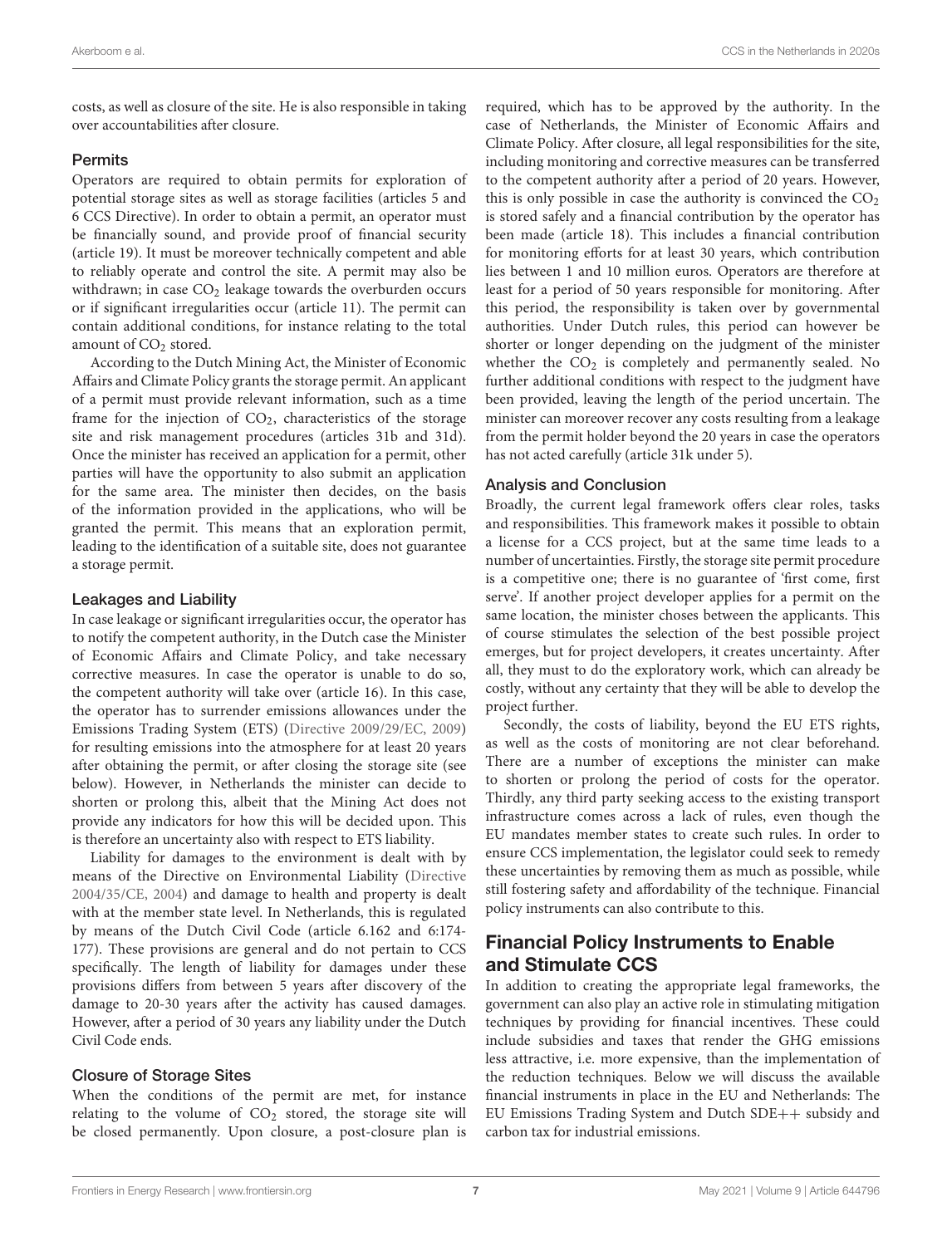#### EU Emissions Trading System

The EU ETS covers 45% of all  $CO<sub>2</sub>$  emissions in the EU [\(Directive](#page-14-26) [2009/29/EC,](#page-14-26) [2009;](#page-14-26) [Regulation \(EU\) 2018/842,](#page-15-24) [2018\)](#page-15-24). It provides a two-fold solution for the reduction of  $CO_2$ : (1) it lowers the cap on emissions each year by 1.7% (until 2020) and 2.2% (by 2030, although this will be higher depending on whether the EU Climate Law will be adopted) and (2) it puts a price on the remaining emission allowances. The remaining  $55\%$  of all  $CO<sub>2</sub>$ emissions is covered by the effort sharing scheme [\(Decision No](#page-14-28) [406/2009/EC,](#page-14-28) [2009;](#page-14-28) [Regulation \(EU\) 2018/842,](#page-15-24) [2018\)](#page-15-24).

Under the EU ETS, emitters hold emissions permits (article 4, 2009/29/EC) based on which emissions allowances are awarded. Subsequently, these permit holders are obliged to take emissions reduction measures, amongst which CCS counts [\(Haan-Kamminga et al.,](#page-14-29) [2010\)](#page-14-29). With increasing prices for emissions allowances, reduction, including by means of CCS, becomes more attractive. In order to be able to claim this reduction, there needs to be a direct relationship between the emitter and the entity responsible for the permanent storage of the  $CO<sub>2</sub>$ . This is possible, as the permit holder may consist of a group of entities. However, this de facto requires all entities to be known at the time of application for a permit. This could be prevented by transferring the ownership of  $CO<sub>2</sub>$ , which is possible under the Dutch Civil Code (article 7:1-48).

The price for emissions allowances is volatile, for instance, in 2018 a sharp increase in the price was detected [\(Verbruggen et al.,](#page-15-25) [2019\)](#page-15-25). In order to prevent volatility and steep differences, the EU devised the Market Stability Reserve. Allowances are inserted into the reserve in times of surpluses, and released back into the market in case of shortages. In this way, steep increases in prices can be prevented by increasing the offer of allowances.

#### SDE++ Subsidy for CCS

The scope of the Dutch SDE++ subsidy (from Dutch Stimuleren Duurzame Energie, Stimulating Sustainable Energy) was broadened in 2020 from solely renewable energy techniques to including emission reduction techniques like CCS as well. Before this date, there were no national subsidies available for CCS.

As a result of negotiations between environmental NGOs and energy intensive industries (EII), subsidy for CCS under the Dutch Klimaatakkoord, subsidy for CCS is capped at a reduction of 7.2 Mt  $CO<sub>2</sub>$ , out of the annual industry reduction target of 14.3 Mt [\(Klimaatakkoord,](#page-14-1) [2019\)](#page-14-1). This was done in order to keep societal costs low and to stimulate industrial parties to find other sustainable solutions such as large-scale electrification and green hydrogen.

The SDE++ subsidy is collected by means of a surcharge on energy consumption (ODE, from Dutch Opslag Duurzame Energie), of all types of energy consumers, albeit with different contributions. Households and small and medium enterprises contribute 1/3rd of the costs, whereas larger businesses contribute 2/3rd of the costs. However, the ODE tariffs are largely regressive, and decrease with increasing energy consumption (**[Table 1](#page-7-0)**):

SDE++ subsidy is available only for the gap between the costs of the installation and the potential financial business case. The subsidy is given as a top-up on market prices, such that price risks are eliminated, but applicants compete for the subsidy, ensuring that the necessary subsidy decreases. Once  $CO<sub>2</sub>$  can be reduced by means of CCS, companies enjoy a potential advantage since less EU-ETS rights are required. This gain, however, will be siphoned off by lowering the CCS SDE++ subsidy.

For CCS, the maximum subsidy is fixed per ton of reduced CO2, which can be rewarded for a period of maximum 15 years. Projects with an application for a lower subsidy than the fixed maximum are more likely to be rewarded. The total amount of SDE++ subsidies available in 2020 was  $\epsilon$  5 billion. Of this, existing plants could receive up to  $\epsilon$  39 per avoided ton of CO<sub>2</sub>, and new capture installations (to be installed) for new plants up to  $\epsilon$  76 per avoided ton of CO<sub>2</sub>. New capture installations within existing plants can receive up to  $\epsilon$  85 per avoided ton of CO2. The 2020 SDE++ round ended in December, 2020. A total amount of  $\epsilon$  6.4 billion has been applied for, through 4112 applications. Of this,  $\epsilon$  2.1 billion within 7 projects have applied for CCS subsidy specifically. Since more subsidy has been requested than available, the Minister of Economic Affairs and Climate Policy will likely reward the cheapest reduction options, among which CCS is a contender. The final decisions are expected in the spring of 2021.

### Carbon Tax for Electricity Production and Industrial Pollution

Whereas the EU ETS puts a price on carbon emissions, many studies have indicated the potential prices of emissions allowances are too low for deep emissions reductions (DER) techniques [\(Tvinnereim and Mehling,](#page-15-26) [2018;](#page-15-26) [Söderholm et al.,](#page-15-27) [2019\)](#page-15-27). Combined with the volatile prices, this does not create a stable investment trajectory. Both at the Dutch and European level, within its Green Deal, it has been proposed to introduce a carbon tax to supplement the ETS price [\(Klimaatakkoord,](#page-14-1) [2019\)](#page-14-1). The Dutch carbon tax will start at 30 EUR per ton  $CO<sub>2</sub>$  in 2021, increasing by  $\epsilon$  10,56 each calendar year, leading to a CO<sub>2</sub> tax of  $\epsilon$  125 per ton CO<sub>2</sub>. Companies can deduct the costs of the EU ETS rights from this tax. This Act was accepted by Parliament

<span id="page-7-0"></span>TABLE 1 | Overview of ODE tariffs. Electricity  $0 - 10,000$  kWh  $10,001 - 50,000$  kWh  $50,001 - 10$  million kWh  $> 10$  million kWh non-business related >10 million kWh business related  $\epsilon$  0.0300  $\epsilon$  0.0411  $\epsilon$  0.0225  $\epsilon$  0.0004  $\epsilon$  0.0004  $\epsilon$  0.0004 Natural gas  $0 - 170.000 \text{ m}^3$  170,001 – 1 million  $\text{m}^3$   $> 1 - 10$  million  $\text{m}^3$   $> 10$  million  $\text{m}^3$  $\epsilon$  0.0851  $\epsilon$  0.0235  $\epsilon$  0.0232  $\epsilon$  0.0232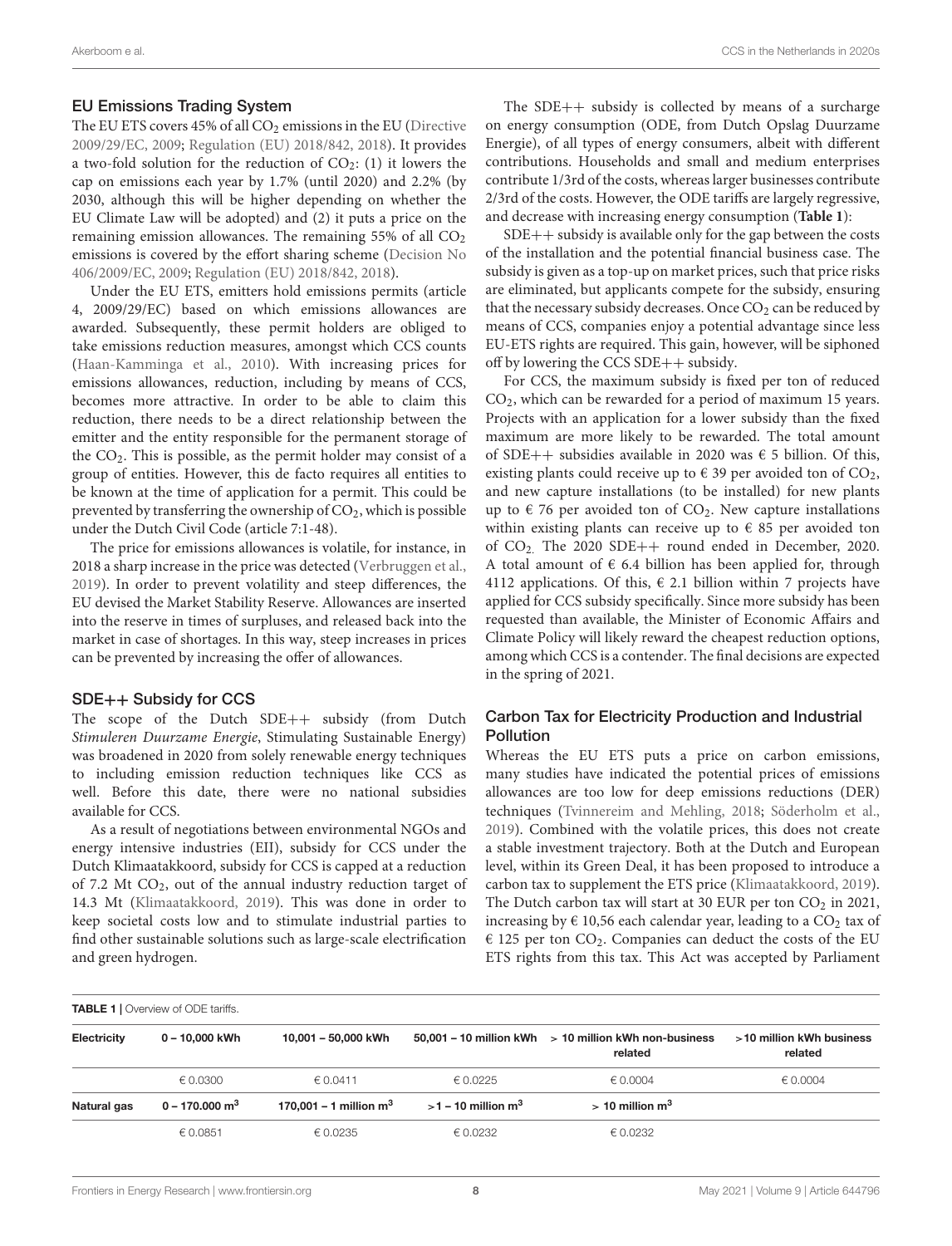in November 2020. In December 2020, the Dutch Senate also adopted the proposal, ensuring its implementation.

#### Analysis and Conclusion

Since the implementation of the EU ETS, producers of CO2 have steadily reduced their emissions, with a reduction of 20% achieved at the EU level in 2020, relative to 1990. Combined with the increasing price of ETS rights, this instrument has been and can be further effective in reducing  $CO<sub>2</sub>$  emissions within the EU, for instance by means of CCS. The current legal framework in Netherlands ensures that permits can be obtained for CCS projects.

Recently, two important financial policy instruments have been introduced to further stimulate CCS. Their importance can be understood by remembering that the legal framework was already in place when the ROAD project was being undertaken, with the lack of appropriate financial instruments being the decisive factor in its abandonment. Since Porthos can contribute substantially to industrial emissions reductions, and parties, including EII and environmental organizations, have agreed that CCS is vital, the Dutch government has widened the scope of the SDE++ subsidy to include CCS, albeit with some restrictions: a cap of 7.2 Mt per year, a subsidy for maximum 15 years and a maximum tariff per avoided ton of  $CO<sub>2</sub>$ . Combined with the introduction of the industrial carbon tax, which is likely to follow soon, reduction techniques are thus financially stimulated. Yet, of course, an important share of the costs will fall onto the Dutch EII. As the aim is to leverage public support and mobilize private investment in CCS, it is important to assess possible scenarios for company investments.

### INVESTMENT UNCERTAINTIES OF CCS

It is abundantly clear that the costs of CCS are still a significant obstacle towards its large scale implementation [\(Budinis et al.,](#page-13-2) [2018\)](#page-13-2). The Global CCS Institute has provided an overview of the two most important cost components of CCS: investment and operational costs [\(Irlam,](#page-14-30) [2017\)](#page-14-30). Investment costs relate to the initial investment in the capture plant, both for the design of the particular industrial process and for the installation of the plant. These are estimated to be between 20 and 110  $\epsilon$  per ton of CO<sub>2</sub> capture capacity over a range of industries [\(Budinis et al.,](#page-13-2) [2018\)](#page-13-2). Operational costs fall into three categories: fixed and variable operational and management costs and energy prices. The fixed operational costs are typically estimated at 5% of all investment costs and include salaries, administration and overhead costs [\(Kuramochi et al.,](#page-14-31) [2012;](#page-14-31) [Yao et al.,](#page-16-1) [2019\)](#page-16-1) but importantly do not include interest and financing costs for the initial investments. Variable costs include the costs of labor, energy and inputs, especially in the capture process and are estimated to be around 60-80 €/ton of captured, transport ready  $CO<sub>2</sub>$  [\(Budinis et al.,](#page-13-2) [2018;](#page-13-2) [Gardarsdottir et al.,](#page-14-32) [2019\)](#page-14-32). Operational costs also extend to the operation of the transportation infrastructure; transportation, injection, storage and monitoring. Adding all this up (to 80–90  $E/t$ on), it is abundantly clear that at current CO<sub>2</sub> prices of about

25€/ton, there currently is no profitable business case for CCS. At this price, even the variable costs cannot be recovered, let alone the fixed costs and a reasonable return on the initial investment. Low  $CO<sub>2</sub>$  prices played no significant role in the decision to abandon the Barendrecht project but were a decisive factor in the ROAD-project.

Of course, CO<sub>2</sub> prices are expected to rise in the future as deep cuts in  $CO<sub>2</sub>$  emissions necessarily call on a wide range of technical options, many of them more expensive than CCS [\(Wijnia and](#page-15-28) [Croon,](#page-15-28) [2018\)](#page-15-28). Also, as CCS becomes more common, early adopters may be better positioned to supply others with CCS technology and consulting, creating new markets and business models. One might argue that these are reasons for companies to start investing in CCS projects even if the business cases for their first projects are negative. It is intuitive that prospects for growth would improve the business case for CCS, but it is challenging to quantify such prospects and assess whether they are sufficient to make the case for CCS "Different this Time". In what follows we present an economic analysis of a CCS project that will give us a sense for the driving factors in the business case for CCS.

### The Private Business Case for CCS – An Example

Consider the case of a steel company that invests in a carbon capture project worth 250 million €. This includes the cost of capture, onshore transport, and compression equipment. Assuming a construction period of 1 year, the project can capture 1 Mt CO<sub>2</sub>/year for 30 years at a cost of  $\epsilon$  70 million/year (including a "handling fee" of 2  $\epsilon$ /t CO<sub>2</sub> to transport and store  $CO<sub>2</sub>$ ). In the process industry, the total operations and maintenance (OM) cost is typically 5% of capital expenditures. For simplicity we assume that the pre-investment spending is fixed and risk-free and the discount rate is set at 5%. The benefits for the project are the costs of  $CO<sub>2</sub>$  emission allowances that would have to be bought without CCS. This benefit is the quantity captured times the price of  $CO<sub>2</sub>$  emission rights. As our baseline we assume the historical trend of  $CO<sub>2</sub>$  prices with an annual average growth rate of 7% and volatility of 50% from the current

<span id="page-8-0"></span>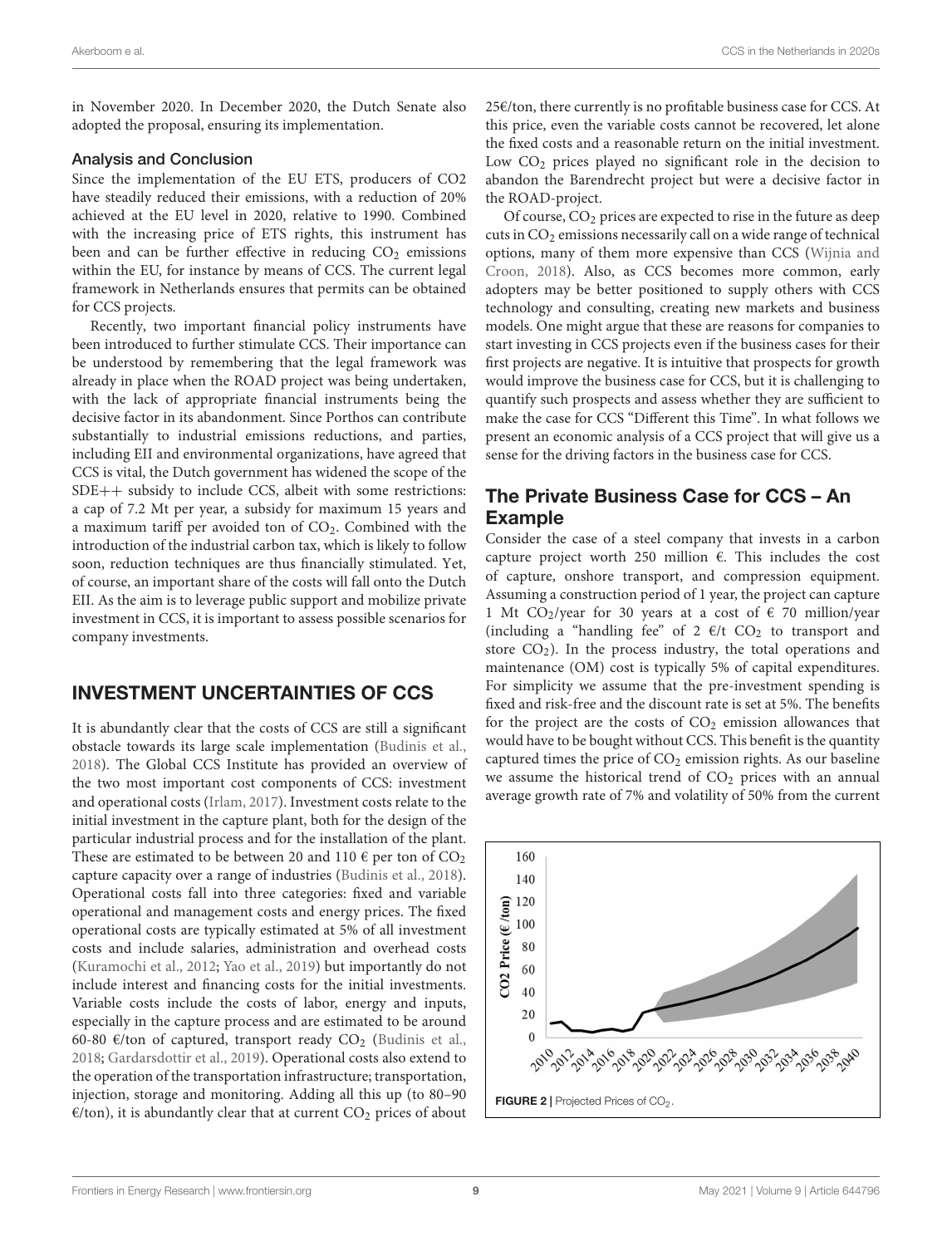25 €/tCO<sub>2</sub> (see **[Figure 2](#page-8-0)**). The avoided CO<sub>2</sub> is 1Mt/y. We set the decision horizon for the firm, admittedly arbitrarily, to 20 years. The key parameters for the computations are listed in **[Table 2](#page-9-0)**.

The net present value for this project is negative  $(-132 \text{ M}\epsilon,$ for full computation see **[Supplementary Appendix 1](#page-13-3)**). At the average 7% growth rate in CO2 prices the price would cover marginal costs only in 2036 and at a 5% discount rate the profits in remaining years are insufficient to recuperate the capital costs $^{\rm l}$ . It also means that the company should not invest in CCS until the  $CO<sub>2</sub>$  price covers the costs (the value of the project is zero if we start at 31  $\epsilon$ /tCO<sub>2</sub> and project the 7% increase to a maximum of 200€ per ton for 30 years. See **[Supplementary Appendix 1](#page-13-3)**). In order to appreciate the opportunity that CCS presents in mitigating future CO<sub>2</sub> pricing or other regulation, it is useful to consider the investment not merely on the basis of its expected net present value, but consider it as a 'real option'. Having the opportunity but not the obligation to invest in this project, is like having an option on buying an asset that yields a benefit equal to the uncertain  $CO_2$ -price times from the 1 Mt of avoided emissions minus marginal costs for the 30 year project duration.

Although the project is not interesting at today's prices and historical trend growth, the possibility that it will become profitable in the future makes the option to invest in this project valuable. Investing in the project when  $CO<sub>2</sub>$  prices hit the break-even level, however, would not be rational. The project would then yield a very low profit, while the firm could gain a lot by waiting to see where prices actually move.

This "real option" can be valued like a financial call option using the famous Black and Scholes formula and turns out to be worth 95 M€ (see **[Supplementary Appendix 1](#page-13-3)**). Under current prices the early adoption of CCS technology is not optimal, and firms will wait because  $CO<sub>2</sub>$  prices are uncertain and expected to increase over time [\(Abadie and Chamorro,](#page-13-4) [2008;](#page-13-4) [Heydari et al.,](#page-14-33) [2010;](#page-14-33) [Knoope et al.,](#page-14-34) [2015\)](#page-14-34).

|  |  | <b>Investing Now to Benefit Later</b> |  |
|--|--|---------------------------------------|--|
|--|--|---------------------------------------|--|

We can also consider a further extension, in which we consider the investment in a pilot CCS project as creating the opportunity to pursue valuable follow-up projects if market conditions turn out favorably. With Netherlands' target of reducing carbon emissions by 49% by 2030, CCS could lead towards that goal by taking a share of up to 20 Mt  $CO<sub>2</sub>$  annual emission reductions by 2030 [\(Hellemans,](#page-14-36) [2018\)](#page-14-36). If this is to be achieved (in Netherlands and elsewhere), a market for CCS expertise and experience must emerge. Investing in CCS now may give firms a head start in these future markets. As the market for CCS grows, innovation, economies of scale and learning-by-doing reduce CCS technology cost over time. We capture both market growth and technology learning by again considering our steel firm investing in a pilot CCS project with the parameters as described in step 1. However, we now assume the project positions the firm to benefit at a later stage, for which we assume a larger market size for CCS. In that phase, the firm has the option of selling its technology or providing consultancy and CCS services to other firms entering the market later. The key parameters for the computations are listed in **[Table 3](#page-9-2)**.

If our firm invests in the pilot CCS project with a value of –132 M€ in the first phase, the estimated value of selling the "know-how" given the uncertainty in the market size on the second phase in our model is only 82 M€ (see **[Supplementary](#page-13-3) [Appendix 1](#page-13-3)**). As the firm can only profit from the emerging market for CCS technology after exercising the pilot project in the first stage, the value of those profits should be greater than the negative value of the pilot plant. The result therefore implies that the firm should not investment in CCS as an investment in know-how. In other words, the expected additional gains from the commercialization phase are not large enough to recover the losses from the pilot project. Along with the uncertainties in  $CO<sub>2</sub>$ prices and in social and political pressures discussed in previous cases, we show in step 3 that investment decisions for CCS will be low due to the uncertainty in technological learning and the uncertain evolving market size for CCS. Here, our model reveals that policy is necessary to attain a certain level of maturity for this technology. CCS needs frontrunners who are willing to take the risk in starting CCS investment projects and the pioneers might

Symbol Variable Value Source I CAPEX 250 M € [Roussanaly,](#page-15-29) [2019](#page-15-29) VC Variable Costs 57.5 M€tCO<sub>2</sub> [Roussanaly,](#page-15-29) [2019](#page-15-29) FC Fixed Cost 12.5 M€/year C Capacity 1 MtCO<sub>2</sub>/year Value assigned for the valuation T Lifetime 30 year [Morfeldt et al.,](#page-15-30) [2015](#page-15-30) Discount Rate 5% [Knoope et al.,](#page-14-34) [2015;](#page-14-34) [Yao et al.,](#page-16-1) [2019](#page-16-1)  $P_0$  Initial CO<sub>2</sub> price  $25 \epsilon/tCO_2$  [Gerlagh et al.,](#page-14-35) [2020](#page-14-35) α Trend 7% Calculated from [Gerlagh et al.,](#page-14-35) [2020](#page-14-35)  $\sigma^2$ Volatility 50% Calculated from [Gerlagh et al.,](#page-14-35) [2020](#page-14-35)

<span id="page-9-0"></span>TABLE 2 | Parameters of net present value and option valuation model in step 1. TABLE 3 | Additional parameters for option valuation in step 2.

<span id="page-9-2"></span>

| <b>IADLE 3</b>   AGUILIOHAL DAFALTIBLEI'S TOL OPHOLI VAIUATIOH III SLEP Z. |                          |                                   |                                                          |  |
|----------------------------------------------------------------------------|--------------------------|-----------------------------------|----------------------------------------------------------|--|
| Symbol                                                                     | Variable                 | Value                             | Source                                                   |  |
| <b>NPV</b>                                                                 | Net present value of CCS | $-132$ M $\in$                    | See assumptions in<br>Step 1                             |  |
| Ms                                                                         | CCS market size          | 20 MtCO2/year                     | Hellemans, 2018                                          |  |
| Cf                                                                         | Consultancy cost         | 4.5% of CAPEX                     | DECARBit, 2007                                           |  |
| Lr                                                                         | Technology learning      | $-17\%$ change in<br><b>CAPEX</b> | Irlam, 2017                                              |  |
| r                                                                          | Discount rate            | 5%                                | Knoope et al., 2015;<br>Yao et al., 2019                 |  |
| C                                                                          | Capacity                 | 1 MtCO <sub>2</sub> /year         | Value assigned for the<br>valuation                      |  |
| $\ddagger$                                                                 | Commercialization phase  | 10 years                          | Value assigned for the<br>CCS commercialization<br>phase |  |

<span id="page-9-1"></span><sup>&</sup>lt;sup>1</sup>Note we assume that the firm only operates when the benefits exceed the marginal operational costs.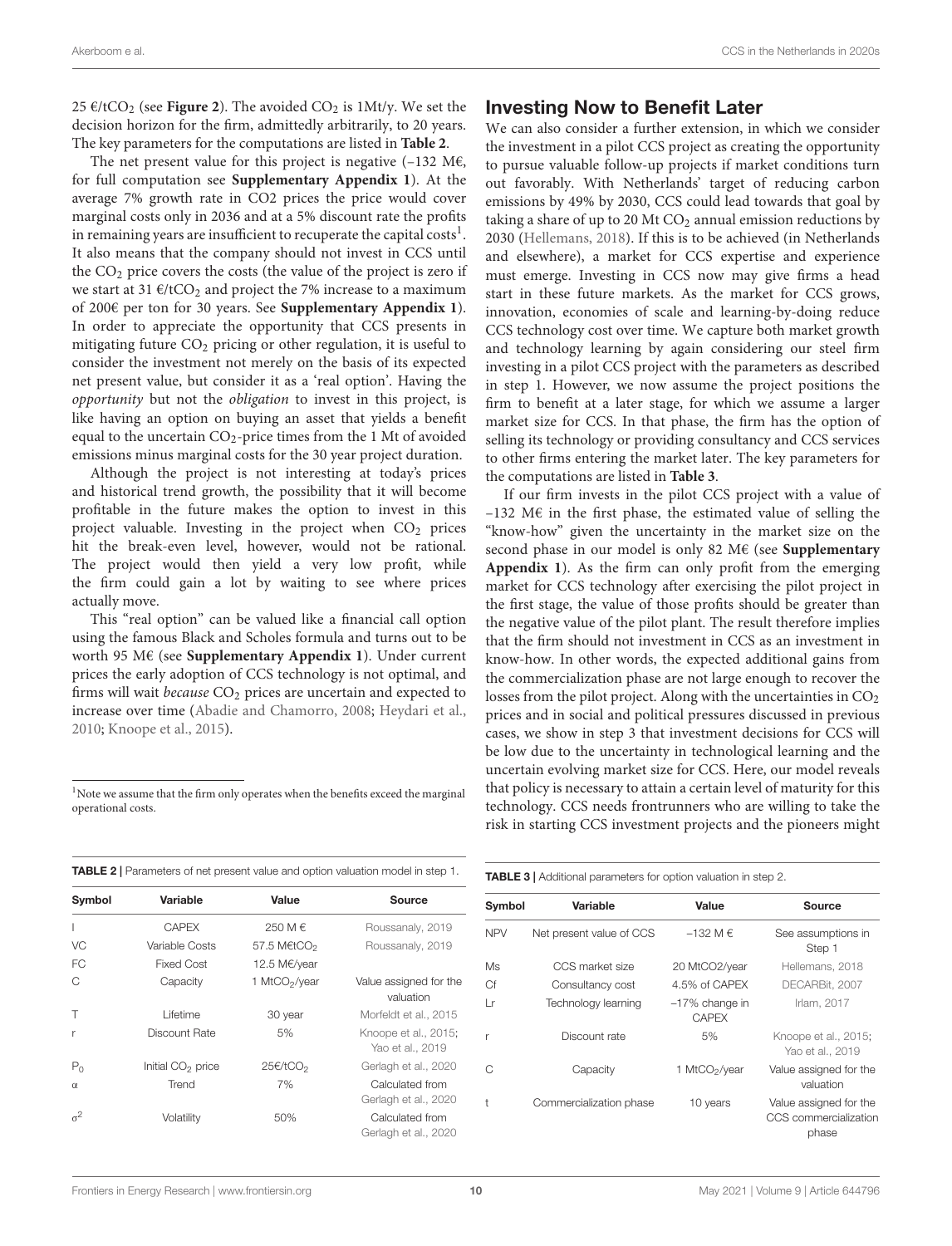accept some of the losses from the pilot CCS projects to build a competitive advantage in the long run. Successful business cases for CCS will then generate more opportunities to continue the cycle creating a good market and more mature technology.

Our model extension shows that larger projected future markets will promote more CCS investments. Notably, the impact of more uncertainty in CO<sub>2</sub> prices now works positively on the business case. The intuition is that higher uncertainty in CO<sup>2</sup> prices now increases the upside (prices may move favorably, increasing demand in CCS markets), while it does not affect the downside (if the market is small the firm will decide not to enter it and losses can never be more that the -132 M€ of the pilot). However, in our calculation, the business case is still not positive and the government still has a role to play in closing the gaps that exists.

### A Firm Social and Political Commitment to Ambitious Climate Mitigation Policies

We can extend our case by considering the possibility that the government imposes CCS as a condition for continuing operations at some unknown time in the future. We assume our industrial firm invests in CCS before that time in order to be able to continue operations when the policy is implemented. If the firm has an operational income of 3000 M€ per year, not investing in CCS in time puts that entire operational income at risk. The key parameters for the additional computations are listed in **[Table 4](#page-10-0)**.

If the firm invests in CCS, the discounted income for 30 years of operation decreases from 48423 M€ to 48291 M€ (see **[Supplementary Appendix 1](#page-13-3)**). Not investing in CCS, however, implies the firm risks having to shut down altogether. If we assume the probability of such a policy being implemented is 5% per year. This implies the probability that it happens within 10 years is 40% and within 20 years 64% and that risk reduces the value of the firm to 22020 M€ (see **[Supplementary Appendix 1](#page-13-3)**). This is under the assumption that the firm has to stop operations altogether if it has not invested when the policy is implemented.

If we assume that a 1 year of revenue is lost to install the CCS capture technology once the policy is implemented, the firm would lose 1420 M€ (see **[Supplementary Appendix 1](#page-13-3)**). Clearly such a loss justifies investing in CCS. The results imply that the government obligation improves the case for investing in a CCS project. We can show in step 2 that the value of CCS thus depends crucially on the uncertainty over the timing and intensity of social and political pressures to reduce emissions.

<span id="page-10-0"></span>TABLE 4 | Additional parameters for option valuation in step 3.

| Symbol     | Variable                     | Value          | Note                                                  |
|------------|------------------------------|----------------|-------------------------------------------------------|
| <b>NPV</b> | Net present value            | $-132$ M $\in$ | See assumptions in<br>Case 1                          |
| Pr         | Probability                  | 5%/year        | Probability that the<br>policy will be<br>implemented |
| S          | Annual operational<br>income | 3000 M € /year | Value assigned for the<br>calculation                 |

From the valuation result, our model predicts that more CCS projects will be viable in Netherlands when the government firmly commits to CCS, or firms see rising social pressures that may lead to a legal requirement for CCS to continue operations sometime in the future. As a corollary, in the absence of such commitment, incentives are weak. It should also be noted that the government must first secure a more stable  $CO<sub>2</sub>$  price and provide predictable and secure tax incentives and subsidies. Otherwise, companies will suffer serious economic losses and may choose to avoid these altogether by leaving the country or the industry, effectively eliminating the benefits for the climate.

### Analysis and Conclusion

Starting from a stand-alone CCS project that is only based on the market price of CO2, our model shows that private investment in CCS is unlikely to emerge. Also, CCS is not a convincing business case for frontrunners seeking to benefit from their "know-how" in future markets for CCS. However, adding the possibility of a government policy that imposes CCS as a precondition for continued operations, creates strong financial incentives to invest. Our analysis also shows that the rational waiting period to invest in CCS can be reduced by implementing policies requiring firms to operate with CCS, creating a more predictable trend in or increasing  $CO<sub>2</sub>$  prices, and by promoting future CCS markets to create incentives for technology learning from investing earlier. Implementing a  $CO<sub>2</sub>$  tax on top of the EU-ETS to create a predictable long run outlook on  $CO<sub>2</sub>$  prices, is therefore a crucial step. With that tax, things may turn out to "be different this time". A firm commitment to require CCS combined with (carbon tax financed?) subsidies to would allow firms to absorb the losses involved and seems to be needed to get private investment in CCS in Netherlands off the ground.

### SOCIETAL ACCEPTANCE OF CCS

Although hard to quantify like cost-benefit and real option valuation models, societal acceptance, or the lack thereof, has proven to be a decisive factor in the implementation of CCS, as illustrated by two Dutch cases above [\(Brunsting et al.,](#page-13-0) [2011;](#page-13-0) [Kuijper,](#page-14-3) [2011;](#page-14-3) [Terwel and Daamen,](#page-15-2) [2012;](#page-15-2) [van Os et al.,](#page-15-3) [2014;](#page-15-3) [van Egmond and Hekkert,](#page-15-4) [2015;](#page-15-4) [Jones et al.,](#page-14-38) [2017\)](#page-14-38). The role of societal acceptance is therefore a central focus point for academics, policy makers and potential investors.

The academic literature has focused on public acceptance of CCS as a climate change mitigation technique [\(van Alphen et al.,](#page-15-31) [2007;](#page-15-31) [Terwel and Daamen,](#page-15-2) [2012;](#page-15-2) [Selma et al.,](#page-15-32) [2014\)](#page-15-32), acceptance at the project level [\(Brunsting et al.,](#page-13-0) [2011;](#page-13-0) [Kuijper,](#page-14-3) [2011;](#page-14-3) [Terwel](#page-15-2) [and Daamen,](#page-15-2) [2012;](#page-15-2) [van Os et al.,](#page-15-3) [2014;](#page-15-3) [van Egmond and Hekkert,](#page-15-4) [2015\)](#page-15-4), some focusing on specific countries [\(Fischedick et al.,](#page-14-39) [2009;](#page-14-39) [Toikka et al.,](#page-15-33) [2014;](#page-15-33) [Gough et al.,](#page-14-40) [2018\)](#page-14-40). [Arning et al.](#page-13-5) [\(2019\)](#page-13-5) found that CCU is more positively perceived than CCS by the public in Germany. [Huijts et al.](#page-14-41) [\(2012\)](#page-14-41) have developed a technology acceptance framework on the basis of psychological factors, which has been adopted by [Selma et al.](#page-15-32) [\(2014\)](#page-15-32) specifically for acceptance of CCS. From this, 13 concepts and corresponding definitions can be derived (**[Table 5](#page-11-0)**).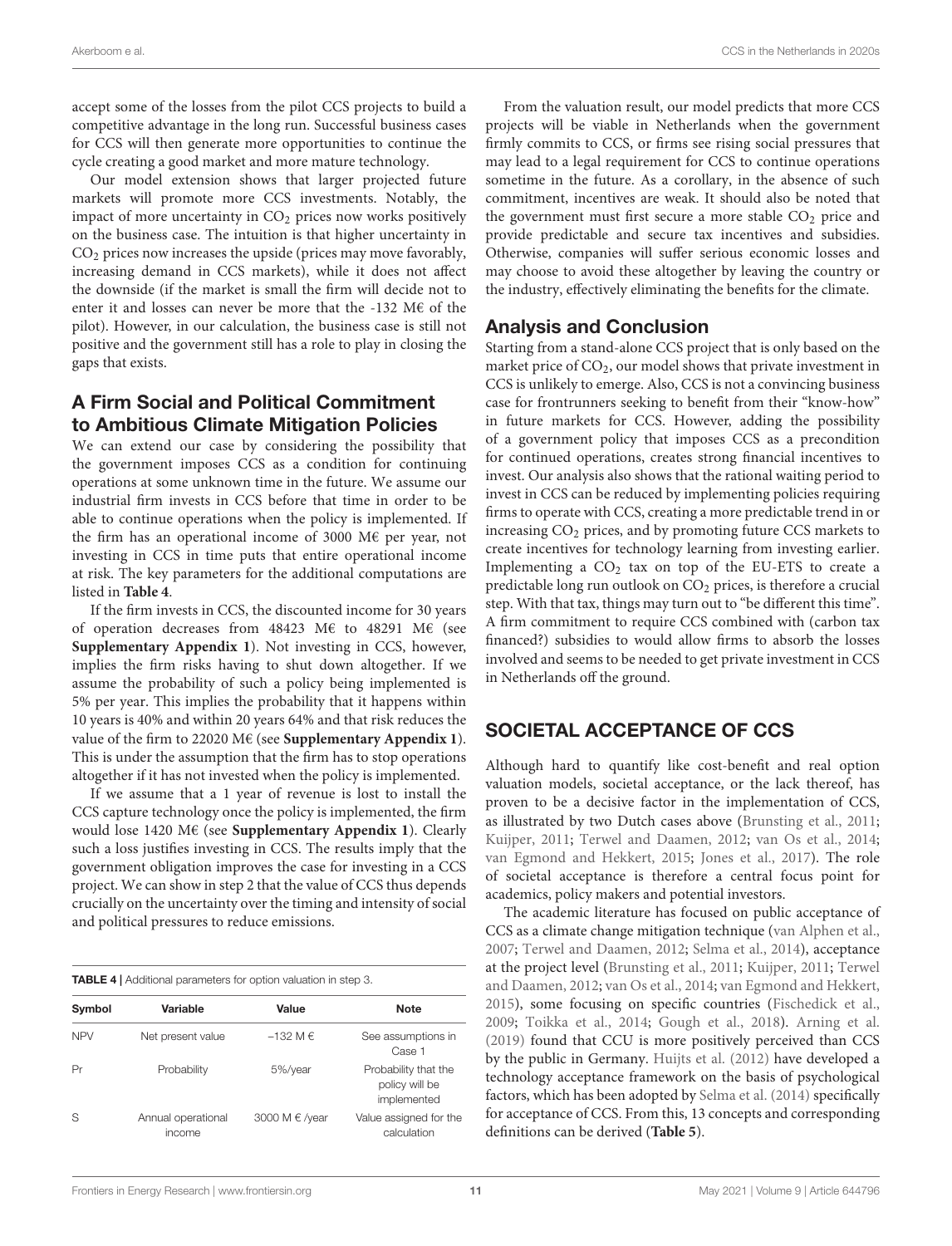<span id="page-11-0"></span>TABLE 5 | Overview of CCS technology acceptance framework.

| Concept                                                      | <b>Definition</b>                                                                                                                                     |  |
|--------------------------------------------------------------|-------------------------------------------------------------------------------------------------------------------------------------------------------|--|
| <b>Personal factors</b>                                      |                                                                                                                                                       |  |
| Knowledge                                                    | Awareness of CCS, self-assessed knowledge and objectively assessed knowledge                                                                          |  |
| Experience                                                   | Direct experience with CCS, but also with related technologies (e.g., fossil fuel extraction,<br>underground gas storage)                             |  |
| Outcome efficacy                                             | Belief that one own behavior affects the implementation of CCS                                                                                        |  |
| Role of CCS as climate mitigation technique and alternatives |                                                                                                                                                       |  |
| Problem perception                                           | Awareness of climate change and consequences if no new technologies are implemented                                                                   |  |
| Energy context                                               | Relates to the current energy mix and the possible alternatives to CCS                                                                                |  |
| Perceived benefits                                           | All potential benefits attributed to CCS: for oneself, society and the environment                                                                    |  |
| Affect                                                       | Feelings towards CCS, with positive and negative affect being two distinct dimensions                                                                 |  |
| Factors relating to (organization of) projects               |                                                                                                                                                       |  |
| Trust                                                        | Trust in stakeholders. In the case of CCS typically project developers, government, NGOs                                                              |  |
| Fairness, which includes:                                    | Two types: Procedural fairness, such as fairness of decision processes and distributive fairness,<br>including distribution of costs, risks, benefits |  |
| Perceived costs                                              | Financial costs for individuals and society, and psychological costs (e.g., effort)                                                                   |  |
| Perceived risks, including:                                  | Potential risks to the health and safety of both humans and nature                                                                                    |  |
| Interference with nature                                     | Perception of interference with the environment for implementation or tampering with the<br>subsurface. This is closely connected to perceived risks  |  |
| These 12 factors combined may influence:                     |                                                                                                                                                       |  |
| Acceptance/attitude                                          | Expressed acceptance ("I would accept CCS") and revealed acceptance, which is displayed by<br>engagement in activities for or against CCS             |  |

These factors are also highly relevant for Netherlands. Below we will assess how each of these factors relate to the overall acceptance of CCS in Netherlands and how this knowledge can be or is currently used by Dutch policy makers and investors in taking up new CCS projects. To this end, we have adapted the table from [Selma et al.](#page-15-32) [\(2014\)](#page-15-32), to group factors relating to the view of individuals, pertaining to knowledge and experience (see 'personal factors'), the role of CCS as a climate mitigation technique and possible alternative solutions and factors relating to the organization of projects. We base our assessment on a stateof-the-art literature review of CCS projects in Netherlands. This includes 16 studies, published between 2007 and 2020, of which the vast majority (15) has been published between 2007 and 2014 (see Annex II for the overview). The fact that these articles are relatively older, reveals that little is known about the current opinion of the public on CCS in Netherlands, in its current form: offshore and only with industrial carbon sources.

### Personal Factors Influencing the Acceptance of CCS

Generally, the knowledge and awareness of CCS as a potential climate change mitigation is high in Netherlands. In a 2013 study 84% of the respondents knew about CCS. This can be explained by the Barendrecht case, as this received much media attention around 2010 [\(Ashworth et al.,](#page-13-6) [2013\)](#page-13-6). This also means that parts of the Dutch have some experience with CCS, directly or through media attention [\(de Best-Waldhober et al.,](#page-14-42) [2012\)](#page-14-42). It is currently unknown whether people believe they can affect the implementation of CCS.

### Role of CCS as Climate Mitigation Technique and Alternative Solutions

On a more general level, the Dutch public is aware of the problem of climate change, and what is necessary in order to

mitigate its consequences as much as possible. In a 2020 study by Netherlands Institute of Social Research, it was found that 77% of the respondents are aware of climate change, and 49% of the respondents are concerned about this issue [\(SCP,](#page-15-34) [2020\)](#page-15-34). There are no recent studies on attitude or acceptance of CCS in Netherlands. However, in 2018 a report on prospects of Porthos showed that the ROAD project did not receive much negative notice and it is therefore likely that a new offshore project will not give rise to strong negative attention [\(Warmenhoven et al.,](#page-15-8) [2018\)](#page-15-8). Whether this also holds true for other projects, such as Athos, or all projects combined, is to be seen. Because little is known about the publics and affect opinion on CCS, there is also little information about perceived benefits in light of climate change.

Societal support can also depend on the carbon source, i.e. where the carbon is captured and therefore whether acceptance depends on or is supported by technology preferences. [Dütschke](#page-14-43) [et al.](#page-14-43) [\(2016\)](#page-14-43) found that carbon capture at biomass plants was perceived more positively than captured at CFPP, as was also shown by [de Best-Waldhober et al.](#page-14-44) [\(2009\)](#page-14-44). This point is also raised by Gemeynt in their 2018 report, in response to ROAD and the plan to capture carbon at the Dutch CFPP. Since ROAD, a political decision has been made to phase out all coal-generated electricity, by means of a prohibition to generate electricity with coal domestically (Wet verbod op kolen). The four remaining Dutch CFPP therefore can no longer use coal latest by 2030 [\(Akerboom](#page-13-7) [et al.,](#page-13-7) [2020\)](#page-13-7). Owners can however rebuild their CFPP into biomass plants and continue to generate electricity beyond that date.

Other key stakeholders, such as NGOs, have scrutinized CCS as a mitigation technique, regardless of the carbon source. CCS, it is as argued by NGO's, concerns an end-of-the-pipe solution, with little added benefits to society. It can moreover maintain the status quo of the fossil fuel industry, simply allowing them to deal with their waste products but not with the original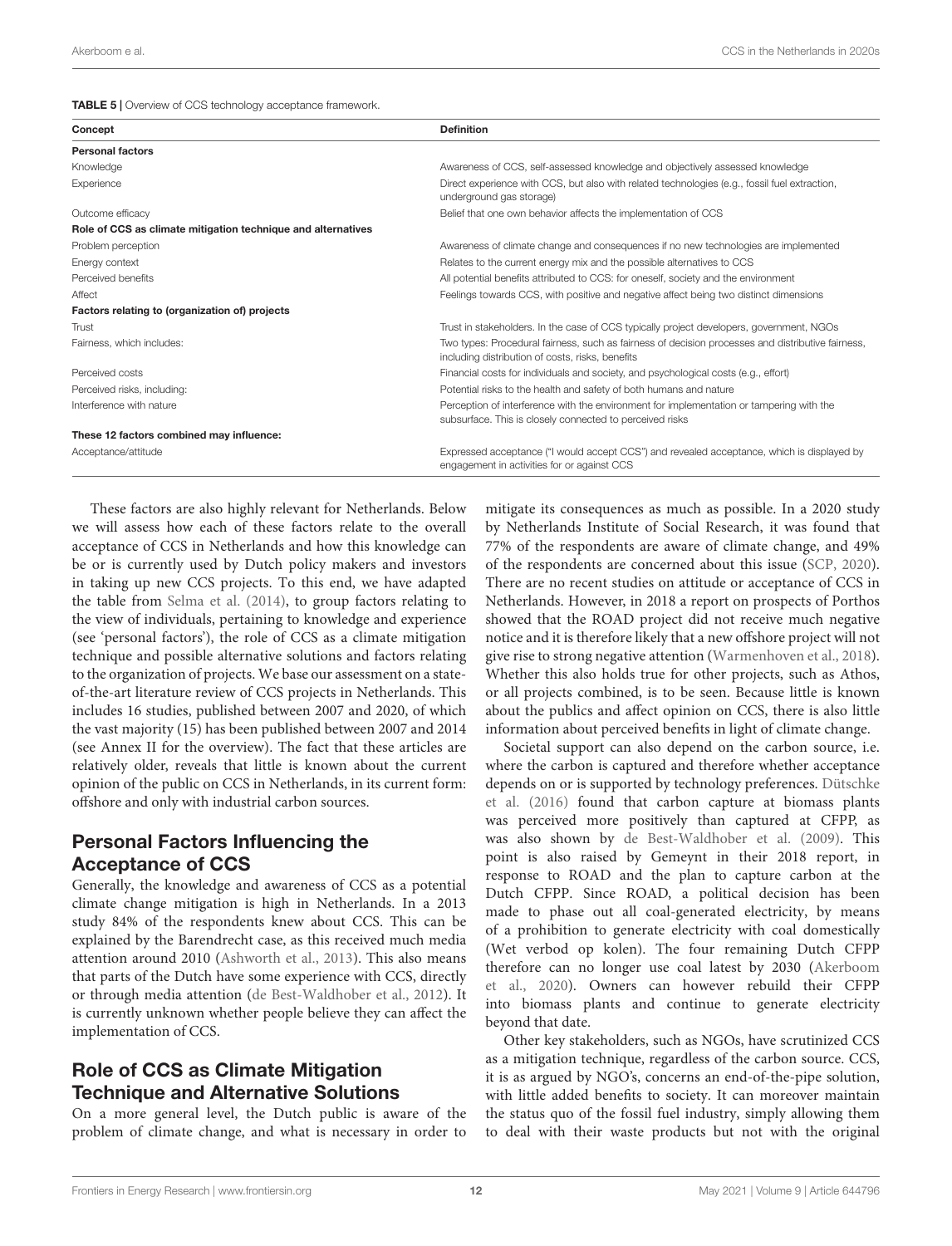processes producing this waste [\(Swennenhuis et al.,](#page-15-35) [2020\)](#page-15-35). To this end, some have argued in the past that CCS should not be implemented. In Netherlands this discussion is also present. However, the importance of CCS as mitigation technique is increasingly being recognized. When CCS was discussed during the negotiations of the Dutch Klimaatakkoord, it was therefore agreed upon to aim to implement CCS, but to cap potential governmental subsidies to 7.2 Mt annually, in order to prevent high societal costs (see section "Financial Policy Instruments to Enable and Stimulate CCS").

### Factors Relating to the Organization of **Projects**

Acceptance of a new technology can also be related to specific projects, how they are organized, whether and how the public is consulted, whether the public trusts the key players involved and if there are perceived costs and risks connected to this project.

Fairness, both procedurally and distributionally, is essential for the acceptance of projects. Research into the case of Barendrecht revealed that the resistance did not solely arise from risk perceptions, but also from a lack of trust in the central government (the project commissioner) and Shell (the operator), and a perceived unfairness of the decision-making process and lack of citizen involvement therein. These three factors have also been identified by other studies as significant contributors to societal acceptance [\(Terwel et al.,](#page-15-36) [2011;](#page-15-36) [Terwel](#page-15-2) [and Daamen,](#page-15-2) [2012;](#page-15-2) [Xenias and Whitmarsh,](#page-16-2) [2018;](#page-16-2) [Arning et al.,](#page-13-5) [2019\)](#page-13-5). It is found that a joint effort of government, industry and NGOs for communication improves public perception of CCS, especially when there is transparency and openness about the process and the results [\(Gross,](#page-14-45) [2007;](#page-14-45) [ter Mors et al.,](#page-15-37) [2009\)](#page-15-37) as well as having the opportunity to provide input during a decision-making process [\(Terwel et al.,](#page-15-38) [2010\)](#page-15-38). This could also increase trust in stakeholders, companies and government when implementing CCS. Therefore, new studies aim to develop strategies to introduce social acceptance into the design of CCS supply chains [\(Federico et al.,](#page-14-46) [2020\)](#page-14-46), in order to integrate this aspect early into the decision-making process.

The perception of costs, which is also closely related to the question of whether there are suitable and cost-effective alternatives to CCS, can be captured in willingness to pay for the technique. Increased costs of the energy system may have a negative impact on the perception of CCS [\(Shackley et al.,](#page-15-39) [2009\)](#page-15-39). Studies in countries like Germany have shown the amount or percentage of increased energy bills people were willing to pay if it led to the successful implementation of CCS [\(Kraeusel and Möst,](#page-14-47) [2012\)](#page-14-47). A comparable study for the Dutch context has not yet been performed. Yet, the ODE tariffs, as paid for by small and large end-users towards the SDE++ subsidy are organized in such a way that only the business contribution is employed for the CCS subsidy. The contribution of smaller end-users is put towards renewable energy techniques. This ensures that households do not contribute towards reduction obligations of industry and larger businesses, in order to foster societal acceptance.

The perception of risks is evidently important for the support of CCS projects. CCS projects cannot guarantee that a leakage will

never occur. Given the close vicinity of Barendrecht to the CCS project, many people felt unsafe [\(Brunsting et al.,](#page-13-0) [2011;](#page-13-0) [Kuijper,](#page-14-3) [2011;](#page-14-3) [Upham and Roberts,](#page-15-40) [2011;](#page-15-40) [Terwel and Daamen,](#page-15-2) [2012;](#page-15-2) [van Os et al.,](#page-15-3) [2014;](#page-15-3) [van Egmond and Hekkert,](#page-15-4) [2015\)](#page-15-4). Previous studies have showed that people feel more comfortable when a CCS project is further away from where they live due to safety concerns [\(Miller et al.,](#page-15-41) [2007,](#page-15-41) [2008;](#page-15-42) [Midden and Huijts,](#page-15-43) [2009;](#page-15-43) [Chen et al.,](#page-14-48) [2015\)](#page-14-48). The experiences with onshore CCS projects have led to the decision to move CCS offshore [\(Swennenhuis](#page-15-35) [et al.,](#page-15-35) [2020\)](#page-15-35), and a first attempt was made with the ROAD project, but this project failed due to a lack of business case, caused by low carbon prices [\(Read et al.,](#page-15-5) [2019\)](#page-15-5).

### Analysis and Conclusion

From this survey of the state of affairs with respect to societal acceptance, we conclude acceptance of CCS is tacit rather than explicit. There is the expectation that offshore CCS will receive little negative attention. This appears justified by the lack of attention to and public interest for ROAD, but – beyond that [\(Warmenhoven et al.,](#page-15-8) [2018\)](#page-15-8)– it is not supported by empirical evidence. This means that there is no indication of whether Porthos will receive negative attention, or Athos, or all the CCS projects combined. This is a step forward compared to the earlier explicit rejection of onshore storage as well as of electricity production as carbon source.

There is little empirical evidence for large-scale implementation of CCS in a country context, but rather there is evidence for general attitude towards CCS or specific CCS projects, which in the Dutch context has aged already. A lot of key elements in building public support, however, are missing and/or lack empirical data. This is therefore an important knowledge gap in Netherlands, and more research into different scenarios (onshore/offshore, small-scale/large-scale) of CCS deployment is necessary in order to get a clearer understanding of the public acceptance of CCS developing beyond individual projects to an 'industry' and a portfolio of projects.

# ANALYSIS – DIFFERENT THIS TIME?

In this paper we have analyzed the case of CCS for Netherlands. We surveyed the history of CCS in Netherlands and reviewed the reasons why a number of CCS projects were canceled. We then considered aspects of CCS feasibility – technical, legal, economic and societal – to bring us to a final analysis of the lead question: Different this time?

It has long been clear that carbon capture and storage offers significant potential to reduce emissions on a short to medium time scale, in particular in the cement, steel and petrochemical industry, in thermal power generation and in waste-to-energy facilities [\(Global CCS Institute,](#page-14-8) [2019\)](#page-14-8). Technically, CCS is a straightforward proposition:  $CO<sub>2</sub>$  separation from gasses, including from flue gasses, is a mature technology [\(Vosbeek and](#page-15-44) [Warmenhoven,](#page-15-44) [2007\)](#page-15-44);  $CO<sub>2</sub>$  transport through pipelines and its injection in the subsurface is proven.

However, the notion that it is better to store  $CO<sub>2</sub>$  in the underground than to vent it into the atmosphere, obvious as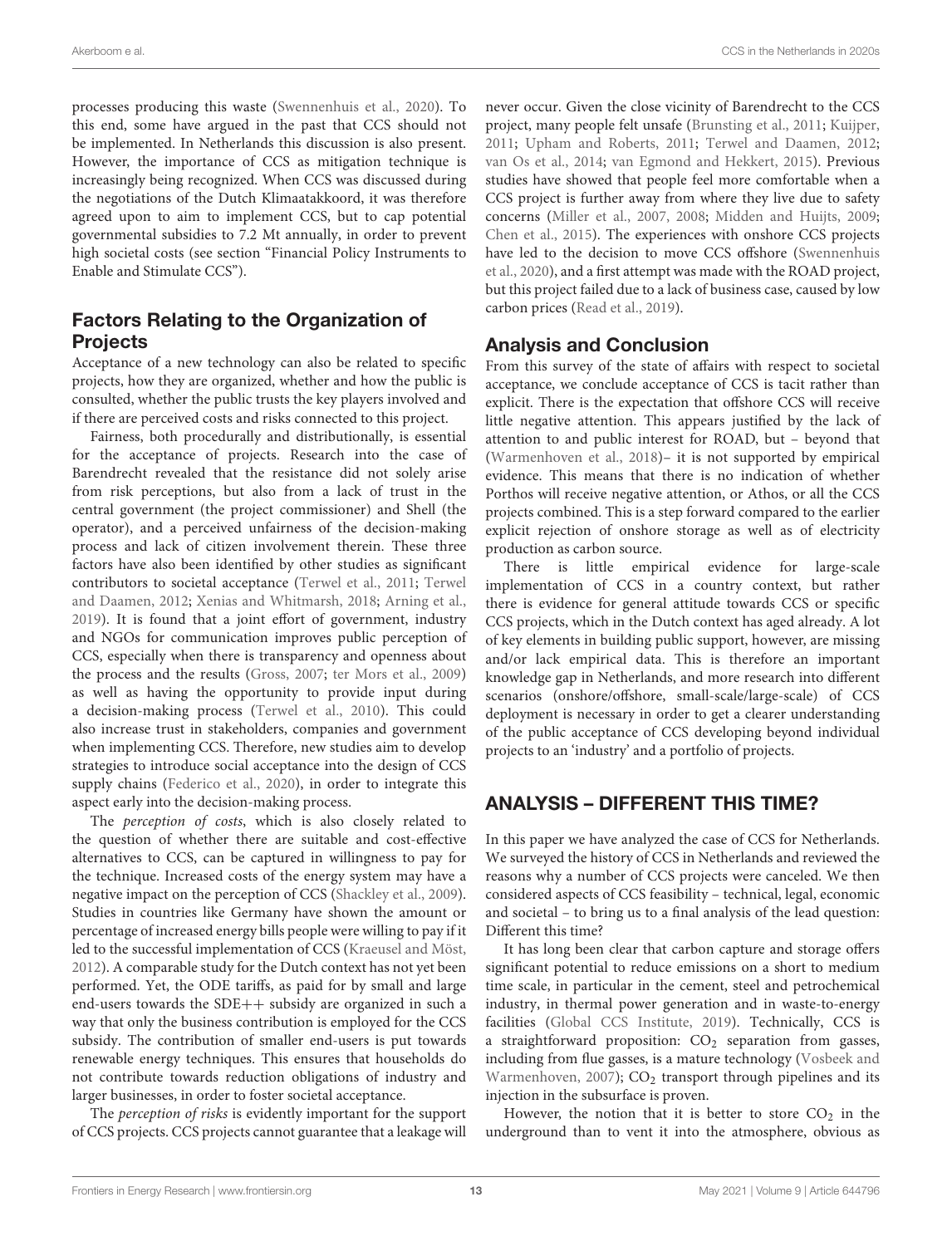it may seem to some, is not uncontested. CCS however has faced several challenges towards implementation in the past, societal resistance led to the cancelation of two projects and the ROAD project failed due to a lack of business case. Since these projects, developments have led to changes: the carbon source will be restricted to industrial emissions alone, there are new financial instruments to stimulate CCS and there will be no more onshore CCS projects. In that sense, some factors influencing the successful implementation of CCS are indeed different this time.

Yet, some other issues persist: large uncertainties with respect to the business case, despite the introduction of the financial instruments, remain and may impact or effectiveness on the business case for CCS projects. Section "Governmental Support for CCS" highlights that elements of a fit-for-purpose legal frameworks are still lacking and that there are no binding targets for industry CCS, necessitating the use of CCS over other mitigating techniques. In that sense, not all factors are different this time.

One the biggest unknown factors at this stage concerns the societal attitude towards CCS under these, partly new, conditions. Conclusion of research in the past have aged, especially in light of the new conditions. It appears that there is no active resistance towards offshore CCS, yet we would like to point out that this is not the same as active support and the potential effects of the societal attitude are largely unknown.

Perhaps a better question for future research concerns the following: "How much CCS, and for how long?", for which there is no technical answer. An answer must be provided in the form of a socio-technical narrative in which the full set of prospects for carbon abatement technologies and their development over time are put in the context of societal needs of energy, industry and economy.

Looking back at the history of CCS over the past decades we must conclude that there never was a socio-technical narrative that was sufficiently compelling to garner broad support, nor was the narrative sufficiently stable over time.

Apart from a shift from power sector to industrial emissions, the core narrative of CCS is unaltered. It remains a transition measure, deemed crucial in the short and medium term, now especially in view of the fact that industry has processes that cannot be electrified and decarbonized fuels will not be sufficiently available for a long time. Once again, the argument in favor of CCS is that its deployment offers the possibility of rapidly

### **REFERENCES**

- <span id="page-13-4"></span>Abadie, L. M., and Chamorro, J. M. (2008). European CO2 prices and carbon capture investments. Energy Econ. 30, 2992–3015. [doi: 10.1016/j.eneco.2008.03.](https://doi.org/10.1016/j.eneco.2008.03.008) [008](https://doi.org/10.1016/j.eneco.2008.03.008)
- <span id="page-13-7"></span>Akerboom, S., Botzen, W., Buijze, A., Michels, A., and van Rijswick, M. (2020). Meeting goals of sustainability policy: CO2 emission reduction, costeffectiveness and societal acceptance. An analysis of the proposal to phase-out coal in the Netherlands. Energy Policy 138:111210. [doi: 10.1016/j.enpol.2019.](https://doi.org/10.1016/j.enpol.2019.111210) [111210](https://doi.org/10.1016/j.enpol.2019.111210)
- <span id="page-13-5"></span>Arning, K., Offermann-van Heek, J., Linzenich, A., Kaetelhoen, A., Sternberg, A., Bardow, A., et al. (2019). Same or different? Insights on public perception and acceptance of carbon capture and storage or utilization in Germany. Energy Policy 125, 235–249. [doi: 10.1016/j.enpol.2018.10.039](https://doi.org/10.1016/j.enpol.2018.10.039)

and massively reducing emissions, above and beyond what can be done through other means, notably electrification.

The question it raises is to what extent its deployment gives fossil fuels a new lease on life, thereby standing in the way of renewables deployment, or slowing it down, in other words, maintaining the status quo. All agree that this should not be so; but, those in favor of CCS say it will not do so and those against say it will. In so far as CCS is accepted, it is as a transition measure, but how large the role for CCS is in the transition and how long the transition will be is still a matter of debate.

Lastly, perhaps the two most significant difference between a decade ago and today is the following: There is far greater active support from the government for CCS, it being one of the most important means for Netherlands to deliver on its 2030 emissions target. It is one of the most important means for Netherlands to deliver on its 2030 emission target. Perhaps the state of affairs is best summed up by avoiding the word acceptance and saying that CCS appears to be tolerated but not embraced. Empirical evidence on what to expect is essentially absent: the journey to CCS deployment beyond single, isolated projects is one into a societal terra incognita.

### AUTHOR CONTRIBUTIONS

SA and SW suggested the topic of the manuscript. SA wrote Sections "Governmental Support for CCS" and "Societal Acceptance of CCS," and co-wrote Sections "Introduction" and "A Brief History of CCS in Netherlands and Europe." SW co-wrote Section "A Brief History of CCS in Netherlands and Europe" and proof-read the article. AM wrote Section "Technology Options: CCS, CCU, and CC(U)S." CA and MS co-wrote Section "Investment Uncertainties of CCS." GK wrote Section "Analysis – Different This Time?" and co-wrote Section "Introduction," and provided guidance for the manuscript. All authors provided critical feedback on all sections.

### <span id="page-13-3"></span>SUPPLEMENTARY MATERIAL

The Supplementary Material for this article can be found online at: [https://www.frontiersin.org/articles/10.3389/fenrg.](https://www.frontiersin.org/articles/10.3389/fenrg.2021.644796/full#supplementary-material) [2021.644796/full#supplementary-material](https://www.frontiersin.org/articles/10.3389/fenrg.2021.644796/full#supplementary-material)

- <span id="page-13-1"></span>Ashworth, P., Bradbury, J., Wade, S., Ynke Feenstra, C. F. J., Greenberg, S., Hund, G., et al. (2012). What's in store: lessons from implementing CCS. Int. J. Greenhouse Gas Control 9, 402–409. [doi: 10.1016/j.ijggc.2012.](https://doi.org/10.1016/j.ijggc.2012.04.012) [04.012](https://doi.org/10.1016/j.ijggc.2012.04.012)
- <span id="page-13-6"></span>Ashworth, P., Einsiedel, E., Howell, R., Brunsting, S., Boughen, N., Boyd, A., et al. (2013). Public preferences to CCS: how does it change across countries? Energy Proc. 37, 7410–7418. [doi: 10.1016/j.egypro.2013.06.683](https://doi.org/10.1016/j.egypro.2013.06.683)
- <span id="page-13-0"></span>Brunsting, S., Best-Waldhober, M. D., Feenstra, C. F. J., and Mikunda, T. (2011). Stakeholder participation practices and onshore CCS: Lessons from the dutch CCS case barendrecht. Energy Proc. 4, 6376–6383. [doi: 10.1016/j.egypro.2011.](https://doi.org/10.1016/j.egypro.2011.02.655) [02.655](https://doi.org/10.1016/j.egypro.2011.02.655)
- <span id="page-13-2"></span>Budinis, S., Krevor, S., Dowell, N. M., Brandon, N., and Hawkes, A. (2018). An assessment of CCS costs, barriers and potential. Energy Strategy Rev. 22, 61–81. [doi: 10.1016/j.esr.2018.08.003](https://doi.org/10.1016/j.esr.2018.08.003)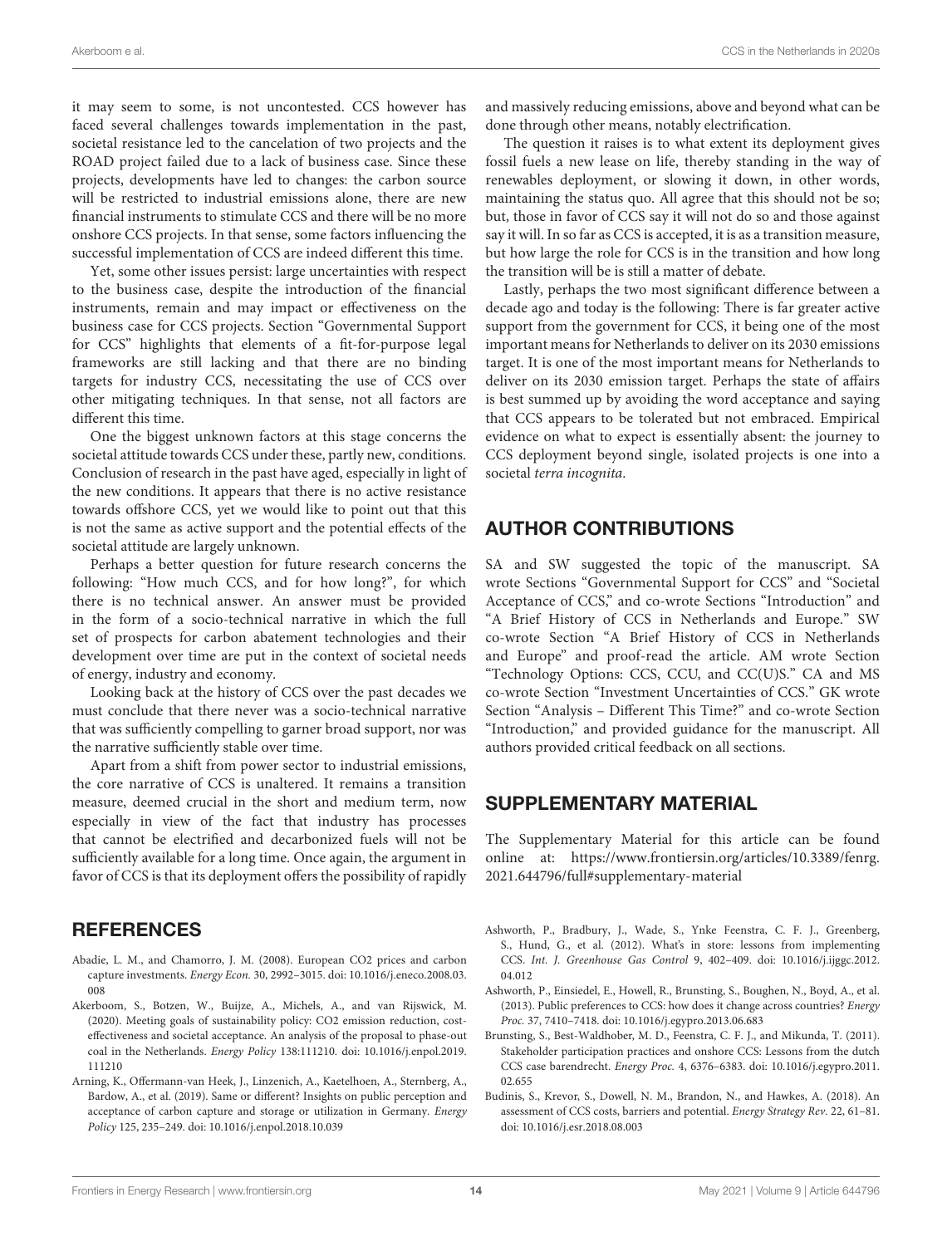- <span id="page-14-6"></span>Carbon Capture and Sequestration Technologies Program at MIT (2016). ROAD (Rotterdam Opslag en Afvang Demonstratieproject) Fact Sheet: Carbon Dioxide Capture and Storage Project. Available online at: [https://sequestration.mit.edu/](https://sequestration.mit.edu/tools/projects/maasvlkte.html) [tools/projects/maasvlkte.html](https://sequestration.mit.edu/tools/projects/maasvlkte.html) (accessed March 10, 2020).
- <span id="page-14-16"></span>Chauvy, R., Meunier, N., Thomas, D., and Weireld, G. D. (2019). Selecting emerging CO2 utilization products for short- to mid-term deployment. Appl. Energy 236, 662–680. [doi: 10.1016/j.apenergy.2018.11.096](https://doi.org/10.1016/j.apenergy.2018.11.096)
- <span id="page-14-48"></span>Chen, Z.-A., Li, Q., Liu, L.-C., Zhang, X., Kuang, L., Jia, L., et al. (2015). A large national survey of public perceptions of CCS technology in China. Appl. Energy 158, 366–377. [doi: 10.1016/j.apenergy.2015.08.046](https://doi.org/10.1016/j.apenergy.2015.08.046)
- <span id="page-14-22"></span>Croezen, H., Nusselder, S., Lindgreen, E. R., and Jaspers, D. (2018). Screening LCA for CCU Routes Connected to CO2 Smart Grid. Delft: CE Delft.
- <span id="page-14-19"></span>Cuéllar-Franca, R., García-Gutiérrez, P., Dimitriou, I., Elder, R. H., Allen, R. W. K., and Azapagic, A. (2019). Utilising carbon dioxide for transport fuels: the economic and environmental sustainability of different Fischer-Tropsch process designs. Appl. Energy 253:113560. [doi: 10.1016/j.apenergy.2019.113560](https://doi.org/10.1016/j.apenergy.2019.113560)
- <span id="page-14-15"></span>Cuéllar-Franca, R. M., and Azapagic, A. (2015). Carbon capture, storage and utilisation technologies: a critical analysis and comparison of their life cycle environmental impacts. J. CO2 Util. 9, 82–102. [doi: 10.1016/j.jcou.2014.12.001](https://doi.org/10.1016/j.jcou.2014.12.001)
- <span id="page-14-44"></span>de Best-Waldhober, M., Daamen, D., and Faaij, A. (2009). Informed and uninformed public opinions on CO2 capture and storage technologies in the Netherlands. Int. J. Greenhouse Gas Control 3, 322–332. [doi: 10.1016/j.ijggc.](https://doi.org/10.1016/j.ijggc.2008.09.001) [2008.09.001](https://doi.org/10.1016/j.ijggc.2008.09.001)
- <span id="page-14-42"></span>de Best-Waldhober, M., Daamen, D. D. L., Ramirez, A. R., Faaij, A., Hendriks, C., and De Visser, E. (2012). Informed public opinion in the Netherlands: evaluation of CO2 capture and storage technologies in comparison with other CO2 mitigation options. Int. J. Greenhouse Gas Control 10, 169–180. [doi: 10.](https://doi.org/10.1016/j.ijggc.2012.05.023) [1016/j.ijggc.2012.05.023](https://doi.org/10.1016/j.ijggc.2012.05.023)
- <span id="page-14-13"></span>de Visser, E., Hendriks, C., Barrio, M., Mølnvik, M. J., de Koeijer, G., Liljemark, S., et al. (2008). Dynamis CO2 quality recommendations. Int. J. Greenhouse Gas Control 2, 478–484. [doi: 10.1016/j.ijggc.2008.04.006](https://doi.org/10.1016/j.ijggc.2008.04.006)
- <span id="page-14-37"></span>DECARBit (2007). Enabling Advanced Pre-Combustion Capture Techniques and Plants. Oslo: EU-FP7.
- <span id="page-14-28"></span>Decision No 406/2009/EC (2009). Decision No 406/2009/EC of The European Parliament and of The Council. Brussels: European Union.
- <span id="page-14-18"></span>Dimitriou, I., García-Gutiérrez, P., Elder, R. H., Cuéllar-Franca, R. M., Azapagic, A., and Allen, R. W. K. (2015). Carbon dioxide utilisation for production of transport fuels: process and economic analysis. Energy Environ. Sci. 8, 1775–1789. [doi: 10.1039/c4ee04117h](https://doi.org/10.1039/c4ee04117h)
- <span id="page-14-27"></span>Directive 2004/35/CE (2004). Directive 2004/35/CE of the European Parliament and of the Council. Brussels: European Union.
- <span id="page-14-26"></span>Directive 2009/29/EC (2009). Directive 2009/29/EC of The European Parliament and of The Council. Brussels: European Union.
- <span id="page-14-43"></span>Dütschke, E., Wohlfarth, K., Höller, S., Viebahn, P., Schumann, D., and Pietzner, K. (2016). Differences in the public perception of CCS in Germany depending on CO 2 source, transport option and storage location. Int. J. Greenhouse Gas Control 53, 149–159. [doi: 10.1016/j.ijggc.2016.07.043](https://doi.org/10.1016/j.ijggc.2016.07.043)
- <span id="page-14-23"></span>Ecofys (2017). Prefeasibility Study CO2 Smart Grid. Utrecht: Ecofys.
- <span id="page-14-11"></span>Equinor (2020). What We Do. Stavanger: Equinor.
- <span id="page-14-46"></span>Federico, d. A., Lovisotto, L., and Bezzo, F. (2020). Introducing social acceptance into the design of CCS supply chains: a case study at a European level. J. Clean. Prod. 249:119337. [doi: https://doi.org/10.1016/j.jclepro.2019.119337](https://doi.org/https://doi.org/10.1016/j.jclepro.2019.119337)
- <span id="page-14-5"></span>Feenstra, C. F. J., Mikunda, T., and Brunsting, S. (2010). What Happened in Barendrecht?. Amsterdam: ECN.
- <span id="page-14-39"></span>Fischedick, M., Pietzner, K., Supersberger, N., Esken, A., Kuckshinrichs, W., Zapp, P., et al. (2009). Stakeholder acceptance of carbon capture and storage in Germany. Energy Proc. 1, 4783–4787. [doi: 10.1016/j.egypro.2009.02.](https://doi.org/10.1016/j.egypro.2009.02.304) [304](https://doi.org/10.1016/j.egypro.2009.02.304)
- <span id="page-14-21"></span>Fortunato, E. (2018). Novel Carbon Capture and Utilisation Technologies (CCU): Research and Climate Aspects. Brussels: European Commission.
- <span id="page-14-32"></span>Gardarsdottir, S. O., De Lena, E., Romano, M., Roussanaly, S., Voldsund, M., Pérez-Calvo, J.-F., et al. (2019). Comparison of technologies for CO2 capture from cement production—part 2: cost analysis. Energies 12:542. [doi: 10.3390/](https://doi.org/10.3390/en12030542) [en12030542](https://doi.org/10.3390/en12030542)
- <span id="page-14-9"></span>Gasunie, and EBN (2018). Transport en Opslag van co2 in Nederland – Verkennende Studie Door Gasunie en EBN in Opdracht van het Ministerie van Economische Zaken. Groningen: Gasunie.
- <span id="page-14-35"></span>Gerlagh, R., Heijmans, R. J. R. K., and Rosendahl, K. E. (2020). COVID-19 tests the market stability reserve. Environ. Res. Econ. 76, 855–865. [doi: 10.1007/s10640-](https://doi.org/10.1007/s10640-020-00441-0) [020-00441-0](https://doi.org/10.1007/s10640-020-00441-0)
- <span id="page-14-8"></span>Global CCS Institute (2019). Global Status of CCS 2019. Melbourne: Global CCS Institute.
- <span id="page-14-40"></span>Gough, C., Cunningham, R., and Mander, S. (2018). Understanding key elements in establishing a social license for CCS: an empirical approach. Int. J. Greenhouse Gas Control 68, 16–25. [doi: 10.1016/j.ijggc.2017.11.003](https://doi.org/10.1016/j.ijggc.2017.11.003)
- <span id="page-14-45"></span>Gross, C. (2007). Community perspectives of wind energy in Australia: the application of a justice and community fairness framework to increase social acceptance. Energy Policy 35, 2727–2736. [doi: 10.1016/j.enpol.2006.12.013](https://doi.org/10.1016/j.enpol.2006.12.013)
- <span id="page-14-29"></span>Haan-Kamminga, A., Roggenkamp, M. M., and Woerdman, E. (2010). Legal uncertainties of carbon capture and storage in the EU: the Netherlands as an example. Carbon Clim. Law Rev. 4, 240–249. [doi: 10.21552/cclr/2010/3/140](https://doi.org/10.21552/cclr/2010/3/140)
- <span id="page-14-36"></span>Hellemans, A. (2018). The Netherlands' carbon dilemma: sequester or recycle?[News]. IEEE Spectrum 55, 7–9.
- <span id="page-14-33"></span>Heydari, S., Ovenden, N., and Siddiqui, A. (2010). Real options analysis of investment in carbon capture and sequestration technology. Comput. Manag. Sci. 9, 109–138. [doi: 10.1007/s10287-010-0124-5](https://doi.org/10.1007/s10287-010-0124-5)
- <span id="page-14-41"></span>Huijts, N. M. A., Molin, E. J. E., and Steg, L. (2012). Psychological factors influencing sustainable energy technology acceptance: a review-based comprehensive framework. Renew. Sustain. Energy Rev. 16, 525–531. [doi: 10.](https://doi.org/10.1016/j.rser.2011.08.018) [1016/j.rser.2011.08.018](https://doi.org/10.1016/j.rser.2011.08.018)
- <span id="page-14-7"></span>IEAGHG (2016). Operational Flexibility of CO2 Transport and Storage, 2016/04, March 2016. Available online at: [https://ieaghg.org/docs/General\\_](https://ieaghg.org/docs/General_Docs/Reports/2016-04.pdf) [Docs/Reports/2016-04.pdf](https://ieaghg.org/docs/General_Docs/Reports/2016-04.pdf) (accessed April 22, 2021).
- <span id="page-14-17"></span>IOGP (2019). The Potential for CCS and CCU in Europe. Madrid: International Association of Oil & Gas Producers.
- <span id="page-14-10"></span>IOGP (2020). CCUS Projects in Europe. London: International Association of Oil & Gas Producers.
- <span id="page-14-14"></span>IPCC (2005). IPCC Special Report on Carbon Dioxide Capture and Storage. New York, NY: Intergovernmental Panel on Climate Change.
- <span id="page-14-0"></span>IPCC (2018). Global Warming of 1.5 ◦C. Geneva: Intergovernmental Panel on Climate Change.
- <span id="page-14-30"></span>Irlam, L. (2017). Global Costs of Carbon Capture and Storage. Melbourne: Global CCS Institute.
- <span id="page-14-38"></span>Jones, C. R., Olfe-Kräutlein, B., Naims, H., and Armstrong, K. (2017). The social acceptance of carbon dioxide utilisation: a review and research agenda. Front. Energy Res. 5:11. [doi: 10.3389/fenrg.2017.00011](https://doi.org/10.3389/fenrg.2017.00011)
- <span id="page-14-4"></span>Karimi, F. (2017). Timescapes of CCS projects: is deferring projects and policies just kicking the can down the road? Energy Proc. 114, 7317–7325. [doi: 10.1016/](https://doi.org/10.1016/j.egypro.2017.03.1862) [j.egypro.2017.03.1862](https://doi.org/10.1016/j.egypro.2017.03.1862)
- <span id="page-14-1"></span>Klimaatakkoord (2019). Klimaatakkoord. Den Haag: Rijksoverheid.
- <span id="page-14-2"></span>Klimaatwet (2019). Klimaatwet. Den Haag: Rijksoverheid.
- <span id="page-14-34"></span>Knoope, M. M. J., Ramírez, A., and Faaij, A. P. C. (2015). The influence of uncertainty in the development of a CO2 infrastructure network. Appl. Energy 158, 332–347. [doi: 10.1016/j.apenergy.2015.08.024](https://doi.org/10.1016/j.apenergy.2015.08.024)
- <span id="page-14-20"></span>Kraan, O., Kramer, G. J., Haigh, M., and Laurens, C. (2019). An energy transition that relies only on technology leads to a bet on solar fuels. Joule 3, 2286–2290. [doi: 10.1016/j.joule.2019.07.029](https://doi.org/10.1016/j.joule.2019.07.029)
- <span id="page-14-47"></span>Kraeusel, J., and Möst, D. (2012). Carbon capture and storage on its way to largescale deployment: social acceptance and willingness to pay in Germany. Energy Policy 49, 642–651. [doi: 10.1016/j.enpol.2012.07.006](https://doi.org/10.1016/j.enpol.2012.07.006)
- <span id="page-14-25"></span>Kranenburg, K. V., Delft, Y. V., Gavrilova, A., Kler, R. D., Schipper, C., Smokers, R., et al. (2020). E-fuels: Towards a More Sustainable Future for Truck Transport, Shipping and Aviation. Rotterdam: SmartPort.
- <span id="page-14-24"></span>Krebbekx, J. A., de Wolf, W. J., Postma, B., Duivenvoorde, G. P. J., Lenselink, J., Meuzelaar, D. J., et al. (2012). De Sleutelrol Waarmaken. Leidschendam: VNCI.
- <span id="page-14-3"></span>Kuijper, M. (2011). Public acceptance challenges for onshore CO2 storage in Barendrecht. Energy Proc. 4, 6226–6233. [doi: 10.1016/j.egypro.2011.02.635](https://doi.org/10.1016/j.egypro.2011.02.635)
- <span id="page-14-31"></span>Kuramochi, T., Ramírez, A., Turkenburg, W., and Faaij, A. (2012). Comparative assessment of CO2 capture technologies for carbon-intensive industrial processes. Prog. Energy Combust. Sci. 38, 87–112. [doi: 10.1016/j.pecs.2011.05.](https://doi.org/10.1016/j.pecs.2011.05.001) [001](https://doi.org/10.1016/j.pecs.2011.05.001)
- <span id="page-14-12"></span>Leung, D. Y. C., Caramanna, G., and Maroto-Valer, M. M. (2014). An overview of current status of carbon dioxide capture and storage technologies. Renew. Sustain. Energy Rev. 39, 426–443. [doi: 10.1016/j.rser.2014.07.093](https://doi.org/10.1016/j.rser.2014.07.093)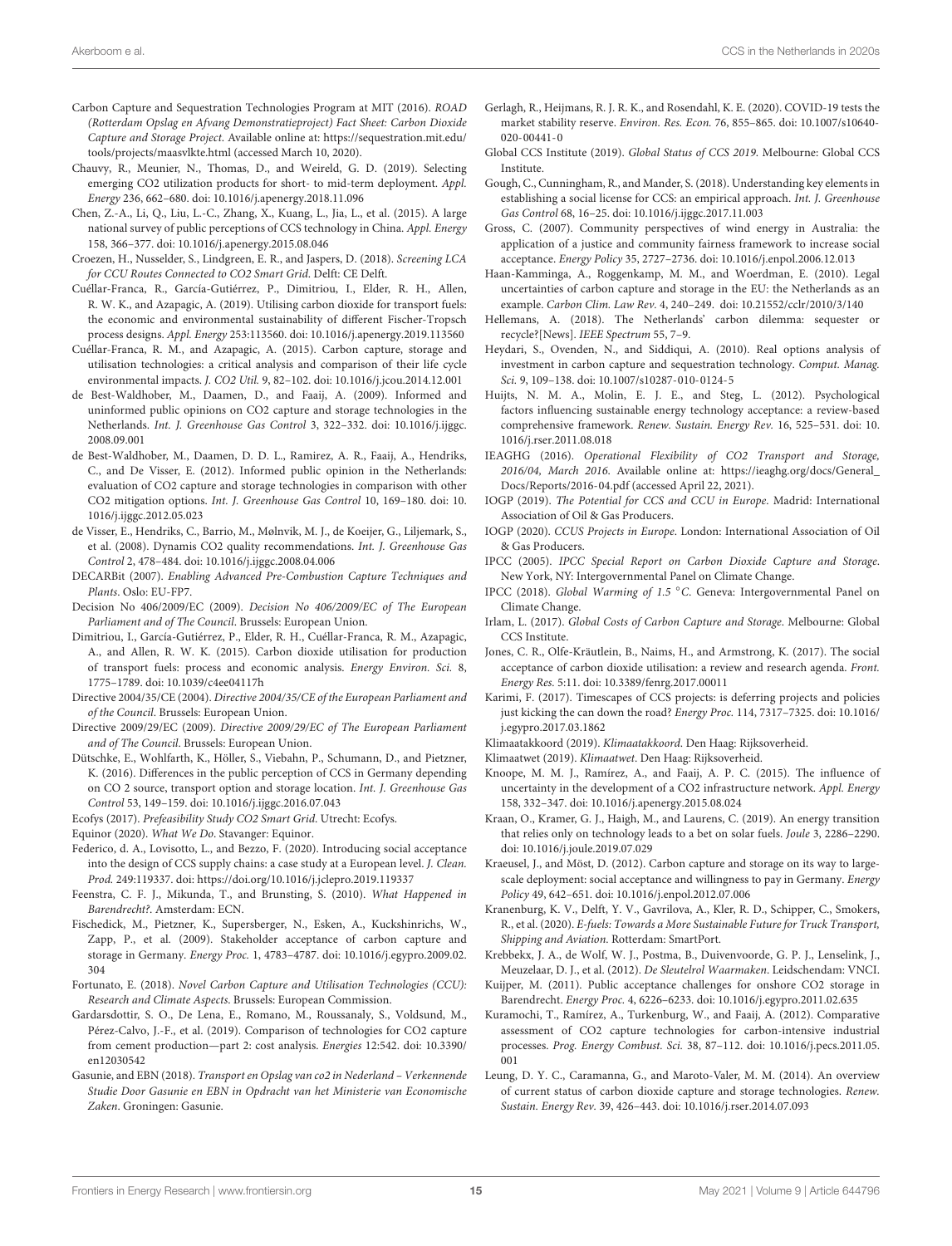- <span id="page-15-23"></span>Lipponen, J., McCulloch, S., Keeling, S., Stanley, T., Berghout, N., and Berly, T. (2017). The politics of large-scale CCS deployment. Energy Proc. 114, 7581– 7595. [doi: 10.1016/j.egypro.2017.03.1890](https://doi.org/10.1016/j.egypro.2017.03.1890)
- <span id="page-15-7"></span>Lockwood, T. (2017). Public Outreach Approaches for Carbon Capture and Storage Projects. London: IEA Clean Coal Centre.
- <span id="page-15-18"></span>Malins, C. (2017). What Role is There for Electrofuel Technologies in European Transport's Low Carbon Future?. London: Cerulogy.
- <span id="page-15-43"></span>Midden, C. J., and Huijts, N. M. (2009). The role of trust in the affective evaluation of novel risks: the case of CO2 storage. Risk Anal. 29, 743–751. [doi: 10.1111/j.](https://doi.org/10.1111/j.1539-6924.2009.01201.x) [1539-6924.2009.01201.x](https://doi.org/10.1111/j.1539-6924.2009.01201.x)
- <span id="page-15-41"></span>Miller, E., Bell, L. M., and Buys, L. (2007). Public understanding of carbon sequestration in Australia: socio-demographic predictors of knowledge, engagement and trust. Int. J. Emerg. Technol. Soc. 5, 15–33.
- <span id="page-15-42"></span>Miller, E., Summerville, J., Buys, L., and Bell, L. (2008). Initial public perceptions of carbon geosequestration: implications for engagement and environmental risk communication strategies. Int. J. Glob. Environ. Issues 8, 147–164. [doi:](https://doi.org/10.1504/ijgenvi.2008.017265) [10.1504/ijgenvi.2008.017265](https://doi.org/10.1504/ijgenvi.2008.017265)
- <span id="page-15-30"></span>Morfeldt, J., Nijs, W., and Silveira, S. (2015). The impact of climate targets on future steel production – an analysis based on a global energy system model. J Clean Prod 103, 469–482. [doi: 10.1016/j.jclepro.2014.04.045](https://doi.org/10.1016/j.jclepro.2014.04.045)
- <span id="page-15-9"></span>NLOG (2017). Projects. Available online at: <https://www.nlog.nl/en/projects> (accessed March 10, 2020)
- <span id="page-15-13"></span>Olajire, A. A. (2010). CO2 capture and separation technologies for end-of-pipe applications – a review. Energy 35, 2610–2628. [doi: 10.1016/j.energy.2010.02.](https://doi.org/10.1016/j.energy.2010.02.030) [030](https://doi.org/10.1016/j.energy.2010.02.030)
- <span id="page-15-6"></span>PBL (2019a). Effecten Ontwerp Klimaatakkoord. Den Haag: PBL Netherlands Environmental Assessment Agency.
- <span id="page-15-1"></span>PBL (2019b). Klimaat- en Energieverkenning 2019. Den Haag: PBL Netherlands Environmental Assessment Agency.
- <span id="page-15-15"></span>Pérez-Fortes, M., and Tzimas, E. (2016). Techno-Economic and Environmental Evaluation of CO2 Utilisation for Fuel Production. Petten: European Commission Joint Research Centre.
- <span id="page-15-10"></span>Port of Rotterdam (2017). ROAD Project to be Cancelled, CCS to Continue. Available online at: [https://www.portofrotterdam.com/en/news-and-press](https://www.portofrotterdam.com/en/news-and-press-releases/road-project-to-be-)[releases/road-project-to-be-](https://www.portofrotterdam.com/en/news-and-press-releases/road-project-to-be-) cancelled-ccs-to-continue (accessed March 10, 2020)
- <span id="page-15-16"></span>Porteron, S., de Bruijne, E., le Den, X., Zotz, F., Olfe-Kräutlein, B., Marxen, A., et al. (2019). Identification and Analysis of Promising Carbon Capture and Utilisation Technologies, Including Their Regulatory Aspects. Brussels: European Commission.
- <span id="page-15-5"></span>Read, A., Gittins, C., Uilenreef, J., Jonker, T., Neele, F., Belfroid, S., et al. (2019). Lessons from the ROAD project for future deployment of CCS. Int. J. Greenhouse Gas Control 91, 102834. [doi: 10.1016/j.ijggc.2019.102834](https://doi.org/10.1016/j.ijggc.2019.102834)
- <span id="page-15-24"></span>Regulation (EU) 2018/842 (2018). Regulation (EU) 2018/842of the European Parliament and of the Council of 30 May 2018 on Binding Annual Greenhouse Gas Emission Reductions by Member States from 2021 to 2030 Contributing to Climate Action to Meet Commitments under the Paris Agreement and Amending Regulation (EU) No 525/2013. Brussels: EU.
- <span id="page-15-17"></span>RIVM (2020). Greenhouse Gas Emissions in the Netherlands 1990–2018: National Inventory Report 2020. Bilthoven: National Institute for Public Health and the Environment.
- <span id="page-15-11"></span>Rotterdam CCUS (2019). Porthos a Step Closer: Four Companies Prepare CO2 Capture. Available online at: [https://www.rotterdamccus.nl/en/porthos-a-step](https://www.rotterdamccus.nl/en/porthos-a-step-closer-four-)[closer-four-](https://www.rotterdamccus.nl/en/porthos-a-step-closer-four-) companies-prepare-co%E2%82%82-capture/ (accessed March 10, 2020)
- <span id="page-15-29"></span>Roussanaly, S. (2019). Calculating CO2 avoidance costs of carbon capture and storage from industry. Carbon Manag. 10, 105–112. [doi: 10.1080/17583004.](https://doi.org/10.1080/17583004.2018.1553435) [2018.1553435](https://doi.org/10.1080/17583004.2018.1553435)
- <span id="page-15-21"></span>Rutten, H. (2020). Mapping Carbon of the Dutch Industry Today and How this can Evolve Towards Circularity. Ph. D. Thesis. Utrecht: Utrecht University.
- <span id="page-15-34"></span>SCP (2020). Op Weg Naar Aardgasvrij Wonen. De Energietransitie Vanuit Burgerperspectief. Den Haag: SCP.
- <span id="page-15-19"></span>Searle, S., and Christensen, A. (2018). Decarbonization Potential of Electrofuels in the European Union. Washington, DC: International Council on Clean Transportation.
- <span id="page-15-32"></span>Selma, L., Seigo, O., Dohle, S., and Siegrist, M. (2014). Public perception of carbon capture and storage (CCS): a review. Renew. Sustain. Energy Rev. 38, 848–863. [doi: 10.1016/j.rser.2014.07.017](https://doi.org/10.1016/j.rser.2014.07.017)
- <span id="page-15-39"></span>Shackley, S., Reiner, D., Upham, P., de Coninck, H., Sigurthorsson, G., and Anderson, J. (2009). The acceptability of CO2 capture and storage (CCS) in Europe: an assessment of the key determining factors. Int. J. Greenhouse Gas Control 3, 344–356. [doi: 10.1016/j.ijggc.2008.09.004](https://doi.org/10.1016/j.ijggc.2008.09.004)
- <span id="page-15-22"></span>Slagter, M. W., and Wellenstein, E. (2011). Drivers and barriers towards large scale Carbon Capture and Storage (CCS) deployment and possible government responses. Current insights from the Dutch perspective. Energy Proc. 4, 5738– 5743. [doi: 10.1016/j.egypro.2011.02.569](https://doi.org/10.1016/j.egypro.2011.02.569)
- <span id="page-15-27"></span>Söderholm, P., Bergquist, A.-K., and Söderholm, K. (2019). Environmental regulation in the pulp and paper industry: impacts and challenges. Curr. Forestry Rep. 5, 185–198. [doi: 10.1007/s40725-019-00097-0](https://doi.org/10.1007/s40725-019-00097-0)
- <span id="page-15-20"></span>Stork, M., de Beer, J., Lintmeijer, N., and den Ouden, B. (2018). Chemistry for Climate: Acting on the Need for Speed. Leidschendam: VNCI.
- <span id="page-15-35"></span>Swennenhuis, F., Mabon, L., Flach, T. A., and De Coninck, H. (2020). What role for CCS in delivering just transitions? An evaluation in the North Sea region. Int. J. Greenhouse Gas Control 94:102903. [doi: 10.1016/j.ijggc.2019.](https://doi.org/10.1016/j.ijggc.2019.102903) [102903](https://doi.org/10.1016/j.ijggc.2019.102903)
- <span id="page-15-37"></span>ter Mors, E., Weenig, M. W. H., Ellemers, N., Daamen, D. D. L., and de Best-Waldhober, M. (2009). Public information: on why and when multiple information sources are more effective than single information sources in communication about CCS. Energy Proc. 1, 4715–4718. [doi: 10.1016/j.egypro.](https://doi.org/10.1016/j.egypro.2009.02.295) [2009.02.295](https://doi.org/10.1016/j.egypro.2009.02.295)
- <span id="page-15-2"></span>Terwel, B. W., and Daamen, D. D. L. (2012). Initial public reactions to carbon capture and storage (CCS): differentiating general and local views. Clim. Policy 12, 288–300. [doi: 10.1080/14693062.2011.637819](https://doi.org/10.1080/14693062.2011.637819)
- <span id="page-15-38"></span>Terwel, B. W., Harinck, F., Ellemers, N., and Daamen, D. D. L. (2010). Voice in political decision-making: the effect of group voice on perceived trustworthiness of decision makers and subsequent acceptance of decisions. J. Exp. Psychol. Appl. 16, 173–186. [doi: 10.1037/a0019977](https://doi.org/10.1037/a0019977)
- <span id="page-15-36"></span>Terwel, B. W., Harinck, F., Ellemers, N., and Daamen, D. D. L. (2011). Going beyond the properties of CO2 capture and storage (CCS) technology: how trust in stakeholders affects public acceptance of CCS. Int. J. Greenhouse Gas Control 5, 181–188. [doi: 10.1016/j.ijggc.2010.10.001](https://doi.org/10.1016/j.ijggc.2010.10.001)
- <span id="page-15-33"></span>Toikka, A., Kojo, M., and Kainiemi, L. (2014). What is the socio-political scaffolding CCS needs to thrive? Case study from Finland. Energy Proc. 63, 7119–7124. [doi: 10.1016/j.egypro.2014.11.747](https://doi.org/10.1016/j.egypro.2014.11.747)
- <span id="page-15-26"></span>Tvinnereim, E., and Mehling, M. (2018). Carbon pricing and deep decarbonisation. Energy Policy 121, 185–189. [doi: 10.1016/j.enpol.2018.06.020](https://doi.org/10.1016/j.enpol.2018.06.020)
- <span id="page-15-40"></span><span id="page-15-0"></span>UNFCCC (2015). Adoption of the Paris Agreement. Bonn: United Nations.
- Upham, P., and Roberts, T. (2011). Public perceptions of CCS: emergent themes in pan-European focus groups and implications for communications. Int. J. Greenhouse Gas Control 5, 1359–1367. [doi: 10.1016/j.ijggc.2011.06.](https://doi.org/10.1016/j.ijggc.2011.06.005) [005](https://doi.org/10.1016/j.ijggc.2011.06.005)
- <span id="page-15-31"></span>van Alphen, K., van Voorst tot Voorst, Q., Hekkert, M. P., and Smits, R. E. H. M. (2007). Societal acceptance of carbon capture and storage technologies. Energy Policy 35, 4368–4380. [doi: 10.1016/j.enpol.2007.03.006](https://doi.org/10.1016/j.enpol.2007.03.006)
- <span id="page-15-12"></span>van Bracht, M., and Braun, J. (2018). Eindrapportage: Joint Fact Finding: CO2- Afvang en – Opslag. Paris: Klimaatakkoord.
- <span id="page-15-4"></span>van Egmond, S., and Hekkert, M. P. (2015). Analysis of a prominent carbon storage project failure – the role of the national government as initiator and decision maker in the Barendrecht case. Int. J. Greenhouse Gas Control 34, 1–11. [doi: 10.1016/j.ijggc.2014.12.014](https://doi.org/10.1016/j.ijggc.2014.12.014)
- <span id="page-15-3"></span>van Os, H. W. A., Herber, R., and Scholtens, B. (2014). Not under our back yards? A case study of social acceptance of the Northern Netherlands CCS initiative. Renew. Sustain. Energy Rev. 30, 923–942. [doi: 10.1016/j.rser.2013.11.037](https://doi.org/10.1016/j.rser.2013.11.037)
- <span id="page-15-25"></span>Verbruggen, A., Laes, E., and Woerdman, E. (2019). Anatomy of emissions trading systems: what is the EU ETS? Environ. Sci. Policy 98, 11–19. [doi: 10.1016/j.](https://doi.org/10.1016/j.envsci.2019.05.001) [envsci.2019.05.001](https://doi.org/10.1016/j.envsci.2019.05.001)
- <span id="page-15-14"></span>von der Assen, N., Voll, P., Peters, M., and Bardow, A. (2014). Life cycle assessment of CO2 capture and utilization: a tutorial review. Chem. Soc. Rev. 43, 7982–7994. [doi: 10.1039/C3CS60373C](https://doi.org/10.1039/C3CS60373C)
- <span id="page-15-44"></span>Vosbeek, M., and Warmenhoven, H. (2007). Making Large-Scale Carbon Capture and Storage CCS in the Netherlands Work. Utrecht: Ecofys.
- <span id="page-15-8"></span>Warmenhoven, H., Kuijper, M., Soest, J. P. V., Croezen, H., and Gilden, N. (2018). Routekaart CCS. Delft: CE Delft.
- <span id="page-15-28"></span>Wijnia, Y., and Croon, J. D. (2018). The Value of CO2. Available online at: [https://](https://www.assetresolutions.nl/en/column/the-value-of-co2) [www.assetresolutions.nl/en/column/the-value-of-co2](https://www.assetresolutions.nl/en/column/the-value-of-co2) (accessed December 21, 2020)